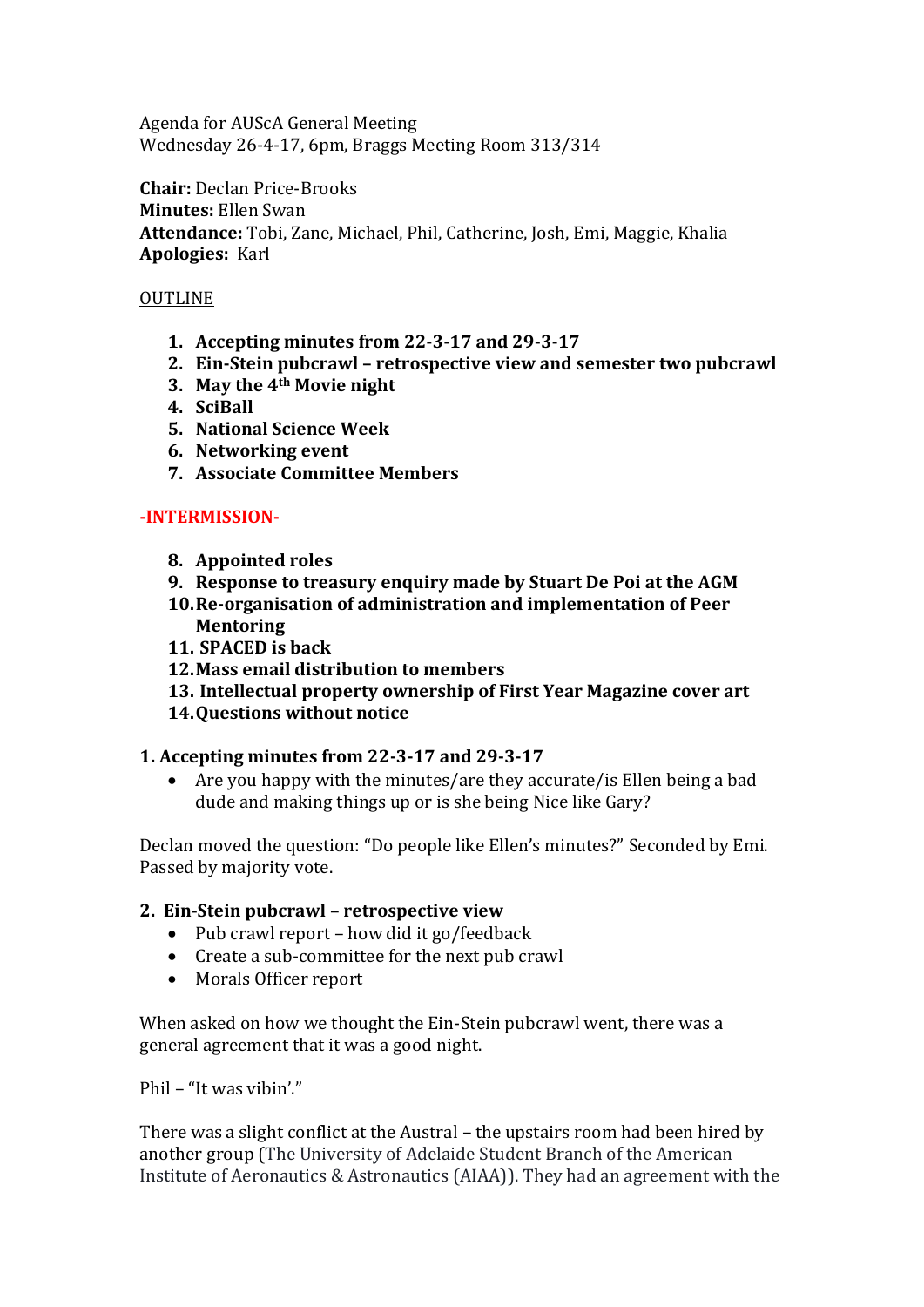Austral that they could let people on pub-crawls upstairs into their function area in order to meet their minimum spends/occupancies. However, on the night, the Austral did not honour this, and (I'm paraphrasing here), told us to scram. AIAA do not have any ill feelings towards us, as far as we know.

Despite our initial agreement with Zambrero's, they did not honour the agreement for food specials/discounts on the night. (Quote from Zambrero's employee upon discussion of the agreement: "I don't care."). Consequently, in future we should consider other places for food specials (Burp Burrito, \*wink wink nudge nudge<sup>\*</sup>).

Zane highlighted that no-one came to Unibar

Michael – "That's because it's during pre-drink time"

Declan – "Unibar is where you go when you don't have enough friends to predrink with. But we want people to build friendships though so it's okay." Michael (on Unibar) – "Just don't look at the floor, or touch anything, or look too closely at the cups."

There was a suggestion of hosting drinking games at the Unibar to increase attendance. This would need to be investigated further, as there \*may\* be major misbehaviours.

Zane suggested that we should change the route (because it wasn't original and was inefficient [Unibar  $\rightarrow$  Elephant  $\rightarrow$  Austral  $\rightarrow$  P['s  $\rightarrow$  London]), which was met with general agreement. This idea has been suggested previously when planning pubcrawls, and each time the route ends up being the same. It seems very difficult to change the route.

The sales for this pub-crawl were almost the worst we've had since the revival of AUScA (worst was Beeronium). Despite this, we only had 1-2 extra shirts that were not purchased, so our extrapolated sales were quite accurate.

Possible causes for the depression in sales were discussed:

- We had a new committee formed half-way during the sales process. This disrupted advertising and the sales period was decreased
- There were several other pub-crawls occurring at the same time (Vet Science, AUSki, Adelaide Uni Law, Flinders Law, UniSA)
- The route is unoriginal older students have already seen the state of The London and probably aren't super keen to go back anytime soon
- Lots of pub-crawl sales come from first year students. If the dropout rate increases, so too does our potential customer base at a higher rate (we also lose their friends)

It has also been noted that across the clubs, there has been a general decrease in pub-crawl shirt sales. At present, no cause has been pinned to the issue.

To remedy some of these issues, we should ensure that for future pub-crawls, there is a strong, consistent emphasis on advertising. Also, the sales period should be extended (3 days was not sufficient). Essentially, this would involve having the designs/themes prepared well and venues contacted in advance (i.e. before week 3)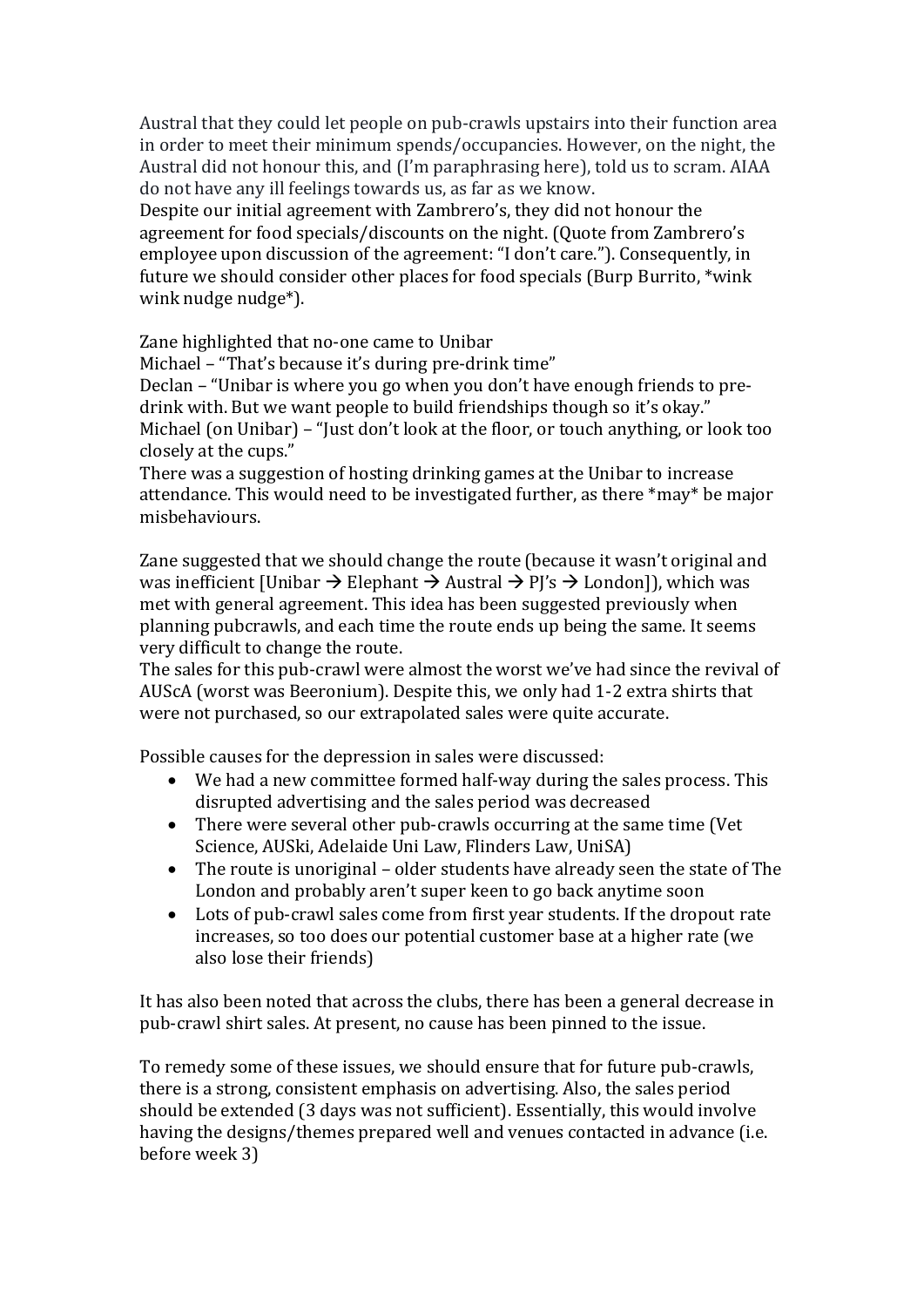Declan moved that Zane be officer of new pub-crawl committee, Emi seconded. Passed.

Michael, Tobi and Josh nominated themselves to be members of the subcommittee. Zane appointed Michael as deputy.

Morals Officer Report (by Zane)

- Everyone was way too moral
- $\bullet$   $\Box$  Michael Complaining about the Balcony at the Austral
- $\Box$  Rebel points: Toby and Josh whom tried to get the responsible individual (Zane) to drink
- $\Box$  Purity point(s): Declan whom stopped the other parties from giving the responsible person drinks
- $\bullet$   $\Box$  Declan dancing elegantly anywhere he went
- $\bullet$   $\Box$  Everybody leaving for sleep way too early
- $\bullet$   $\Box$  The instance of the responsible person wanting to do body shots next pub crawl

Phil – I still finger point while drunk Michael – But just a little off aim

### **3. May the 4th Movie night**

• Sub-committee meeting on  $21/4/17$  – update from meeting to be provided

Scott Theatre has been booked for 6pm on Thursday May 4, by Karl. Karl has Star Wars: Rogue One on several formats, including USB, 2D Blu-ray, 3D-Blu-ray. USB will work best for the available media. We should go to Scott Theatre prior to the event to ensure that the USB works.

At this point, there was a brief discussion on whether Declan had used the correct tense of "media vs. medium" when referring to the different movie formats. Emi, Phil and Michael swiftly corrected him.

Last year's May 4 movie night had an attendance of  $\sim$  70 people, we will use this to predict our attendance.

We have been given the opportunity to advertise out event on the big screen in the Hub – CoCos to organise this.

We will also have advertisements for AUScA events screening prior to the movie. Michael will send the CoCos these advertisements. Emi suggested including pictures from Sciball (last year), with permissions form those in the photos.

Last year, we did not submit a grant for the movie night. This year, we will – Phil has submitted a grant to the Union requesting \$80 for food/drinks/additional expenses.

Important note regarding grants from the Union – We can't request money for things that we've already paid for. However, if our event occurs after our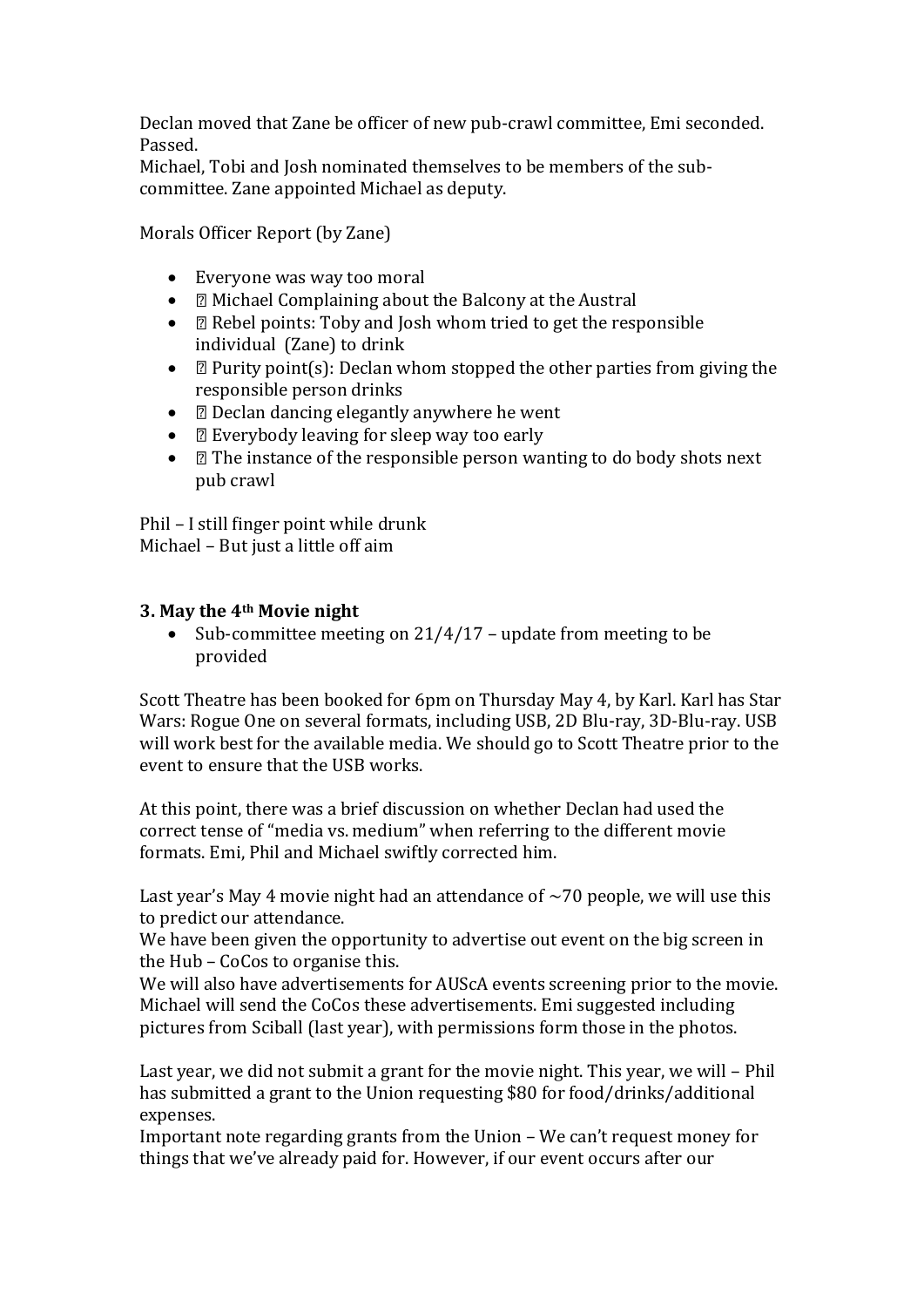application, but before the Union meeting (i.e. when they have a chance to approve it) then we can be reimbursed.

Jonny's Popcorn has kindly agreed to donate 144 small bags of popcorn to us for the event. Michael suggested that we should publicly thank Jonny's Popcorn on our Facebook page.

Maggie will pick up the popcorn in the morning on May 4, and bring the popcorn to Scott Theatre at 6pm. Ellen will pass along the pick-up address for the popcorn.

Reminder: Only members can watch the film for free. People can buy membership on the night to watch the film (we have already sold some memberships on this premise).

Catherine suggested that we award prizes for anyone who dresses up for the event. While this is a good idea, the logistics are likely to complicated for this event (particularly as it is free).

Ellen will finalise a roster for the movie night.

# **4. SciBall**

 Khalia to provide a de-briefing of the current state of SciBall preparations, since the last sub-committee meeting. (e.g. How many tickets sold so far, Keynote speaker, meal choices, formal-wear shop deals/partnerships, music, decorations etc.)

Ticket sales have just hit 85/86 (not sure of member to non-member ratio). Alan Cooper is keen to be keynote speaker, just needs to confirm the date to check date. Declan to hand invite to Alan Cooper and Bob Hill.

Emails about the event have already been sent to academics and postgraduate students. Donna (from the Faculty) will also send flyers to all staff from the Executive Dean (yay!)

Ryan from Published ArtHouse has emailed a revised function menu, which will be looked at more closely in the next subcommittee meeting. Entertainment, table type/layout, chair company hire and decorations will also be discussed at this meeting.

Declan moved to accept the minutes from the sub-committee meeting, but change that "Ellen to hand invitation to Alan Cooper" to "Declan to hand invitation to Alan Cooper". Confusion followed as to whether Emi or Maggie seconded.

Phil moved that Maggie seconded the previous motion. Seconded by Khalia. Passed.

Initial motion seconded by Maggie. Passed by majority.

Zane has contacted ten different retailers regarding obtaining discounts for formal attire hire. Of these, two retailers have responded: Peter Shearer (20% upon mentioning/showing of flyer); and Jerry's Suit Hire (\$149 for an entire suit, except for shoes, also upon mentioning/showing of flyer)

Peter Shearer (20% off) and jerry's Suit hire - \$149 for hiring everything except the shoes).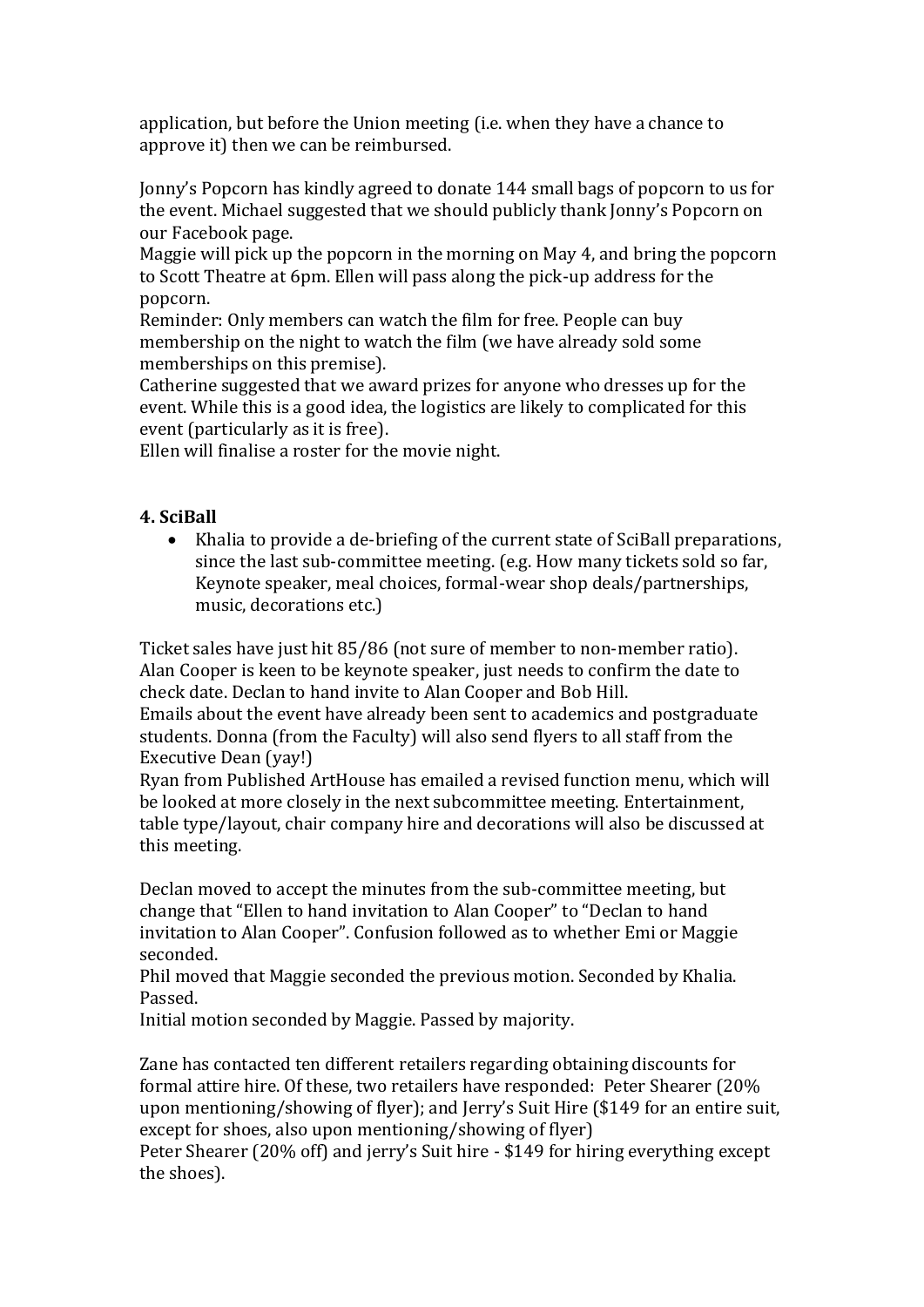We can also advertise the clothing discounts, as it would shake up the Sciball advertising.

Michael suggested that, with permission, we could use some photos from last years Sciball to indicate the dress code.

Clothing is a good way to shake up the advertising.

Josh said that staff sales are slower than at this time last year. However, last year we hand-delivered a lot of invites to academics. Emi said that academics are more likely to attend if the events are marketed directly to them, rather than just an indirect flyer.

Michael and Emi met with Alyssa from the Union. They were happy to talk to us, and seemed happy to help us promote Sciball.

### **5. National Science Week**

- National Science Week (NSW) held from August 12-20
- Deadline for community grants (which can be up to a whopping \$2500) is Friday May 5
- A catch for these grants is that we must run a community event we need suggestions for what type of event we should hold
- Leading idea: "Battle of the Sciences"
	- o three-way debate between Bio, Chem and Physics teams (comprised of leaders in their respective fields) to determine which field is superior
	- o Event summary (attached at the end of these minutes) and action plan available
	- o If this goes ahead, need to brainstorm who to invite (who is wellknown in their fields and available/charismatic enough), when/where to hold the event etc.
	- o Possibly hold a meeting next week to smash out the application in one go

We discussed possible speakers to lead each team. For Biology, we will try to get Leanna Reid (Chief Scientist of SA) through speaking to Drew Evans (who we will also approach for the Chemistry team). If we are unsuccessful in obtaining Leanna, we can possibly use Alan Cooper. For Physics, we assume to seek someone from IPAS.

We will apply for the NSW Communtiy grant, asking for \$2000.

Michael- "The word 'battle' seems a little aggressive." Khalia – "What if at the end we say, "science wins"?" This was met with a lot of groans.

The main aim of the event will be the scientists talking about their fields positively, and keeping it fun, rather than bad-mouthing. The competitive nature will make it more entertaining, rather than just a talk. This also highlights the importance for good speakers.

As the event will be held during semester, it is paramount that we have the support of the Universtiy. We might also want to reconsider the current format for the speakers – would the scientists be likely to travel for potentially a very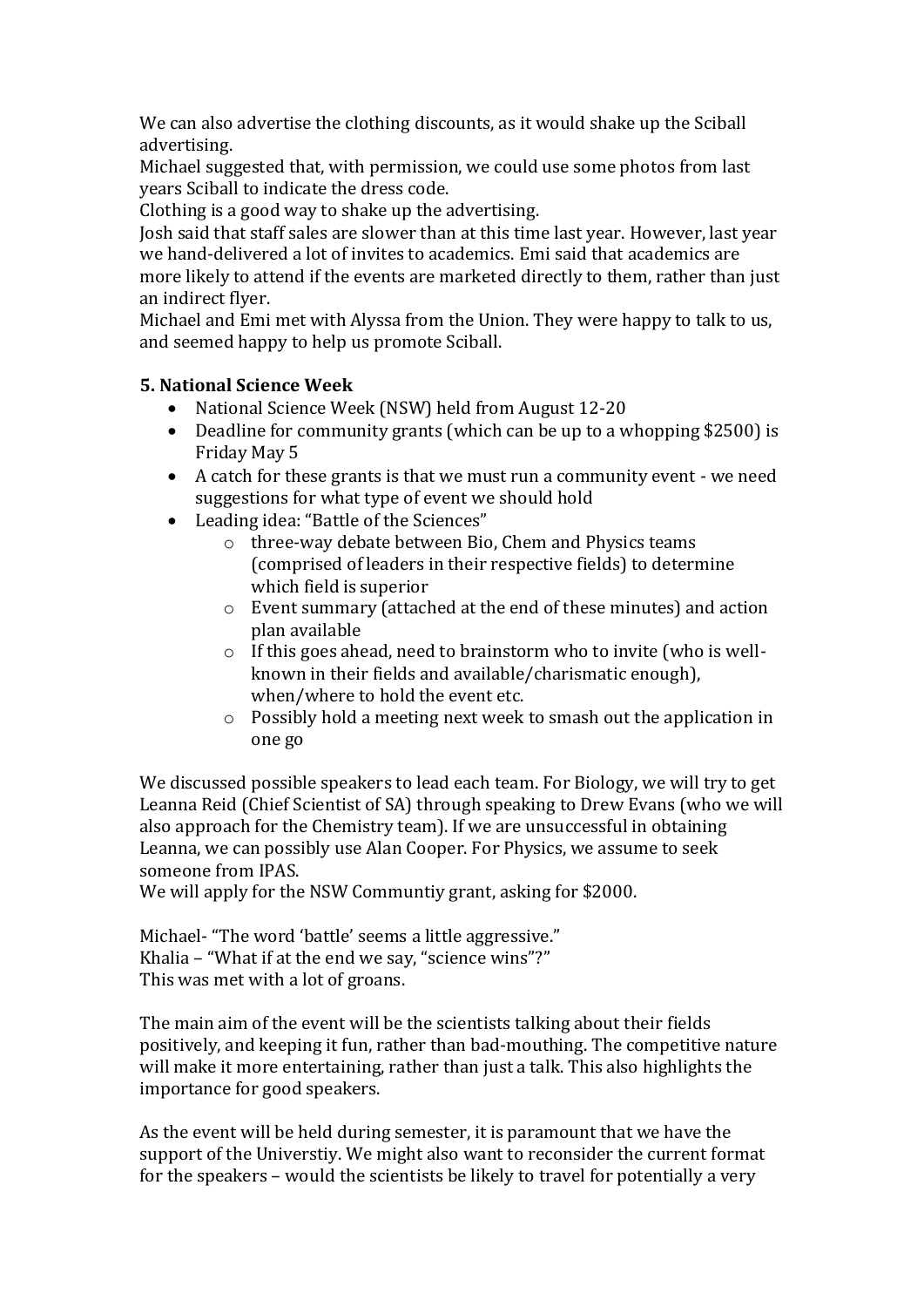long time for only 5 minutes of talking?  $\rightarrow$  Perhaps we should have fewer speakers, who speak for longer.

We could base our event off those run by the Science Exchange – Alan Cooper is affiliated with them, so he could be a useful contact.

Khalia has spoken to Donna from the Faculty about the event. The Faculty is keen to support us, but they would like more information (we will share this once it becomes available)

In regards to the high school students, we will be primarily targeting year 10/11 students.

# PROJECT ACTION PLAN:

- Start by identifying speakers and gauging their interest. Also need to speak to the Faculty to gauge their interest and support (ASAP)
- Write grant (Due Fri May 5)
- Confirm every speaker's involvement (as many as possible, as soon as possible)
- Organise travel and accommodation for out-of-state speakers (if applicable).
- Organise room booking and tables/podiums
- Begin advertising (can be in two stages, announcing event first then the speakers list later depending on how speaker confirmation works out).
- Advertising includes:
	- o All students emails
	- o Putting up posters around Uni and the city (use grant money to pay for printed advertising.)
	- o Contacting schools (both city and rural) using the Faculty's resources
	- o RiAus advertising
	- o Digital Hub signage
	- o See if the Science Alive people will do a joint advertising thing with the Uni (Us).
	- o Any other avenues. We are going to need to attract a crowd of about 1000 (totally doable!)
- Set up Eventbrite to keep track of tickets, and to ensure schools can book sections for their students.
- Organise an adjudicator (AUDS). Bob Hill as guest judge, hopefully.
- Design and buy professional pull-up banners for on the night. (They look amazing in photos and aren't that expensive.)
- Buy decorations for tables
- Have meetings with all participants to brief them and give a run sheet. Each team could have a 'team meeting' or at least ensure a detailed understanding of the event.
- Work with the Faculty to organise catering for participants.
- Run event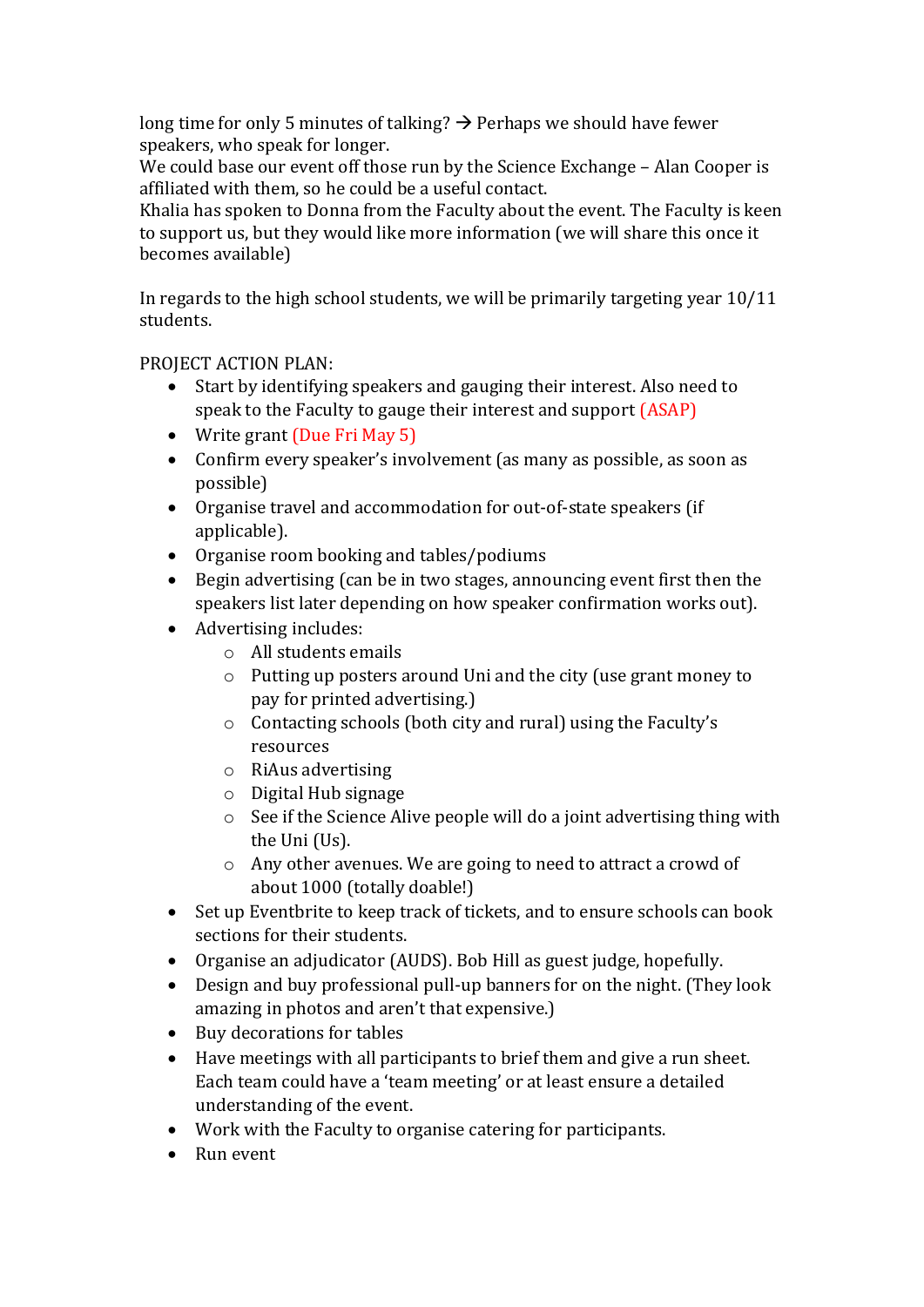Declan moved that we form sub-committee for National Science Week, with Declan as Officer. Seconded by Tobi. Passed Emi, Khalia, Zane and Maggie joined the sub-committee.

As Phil will be heading interstate on May 4, Emi and Declan will write the grant application.

## **6. Networking event**

- AusBiotech is a Biotechnology and Life Sciences conference held at the Adelaide Convention Centre from the 25-27<sup>th</sup> October.
- Whilst on the study tour in Seoul, Declan networked with a few major players in the field.
- These people expressed interest in attending a networking event, should AUScA host one around the same time as AusBiotech
- The timing would make it easier to entice other well-regarded scientists to attend
- We could get the scientists to give a talk/presentation on "how to network" (as well as their work/research etc.), and conclude the event with some refreshments/allow the students to test their networking skills.

The event would not be limited to biological sciences students, as all AUScA members would be invited to attend.

Catherine suggested that we could use different colour stickers to help identify different disciplines, and aid successful networking.

Declan has been in contact with Michelle from the Careers department at Uni, and she should be able to help out with speakers and equipment (they are strong supporters of this networking event).

One issue is that AusBiotech is held during week 12 of Semester 2 (i.e. everyone will be silently [or not so silently] freaking out about exams). Whilst we could still market it to postgraduate students, the postgraduates will likely already be attending AusBiotech.

Michael suggested that for our first networking event, we host something less formal (the best networking events aren't actually called 'Networking Events'). We could base a networking event off "Science in the Pubs".

We could do this at Unibar, and would likely have good attendance, as students would be leaving prac classes at 6pm.

Possible event plan/outline: Have academics/important people up on stage and talking for 5 minutes, make it interactive and taking questions form the audience (e.g. why can't we have mer-people?)

AusBiotech is already considering hosting their own networking event on May 10 – perhaps we could collaborate with them? This would require some fast planning.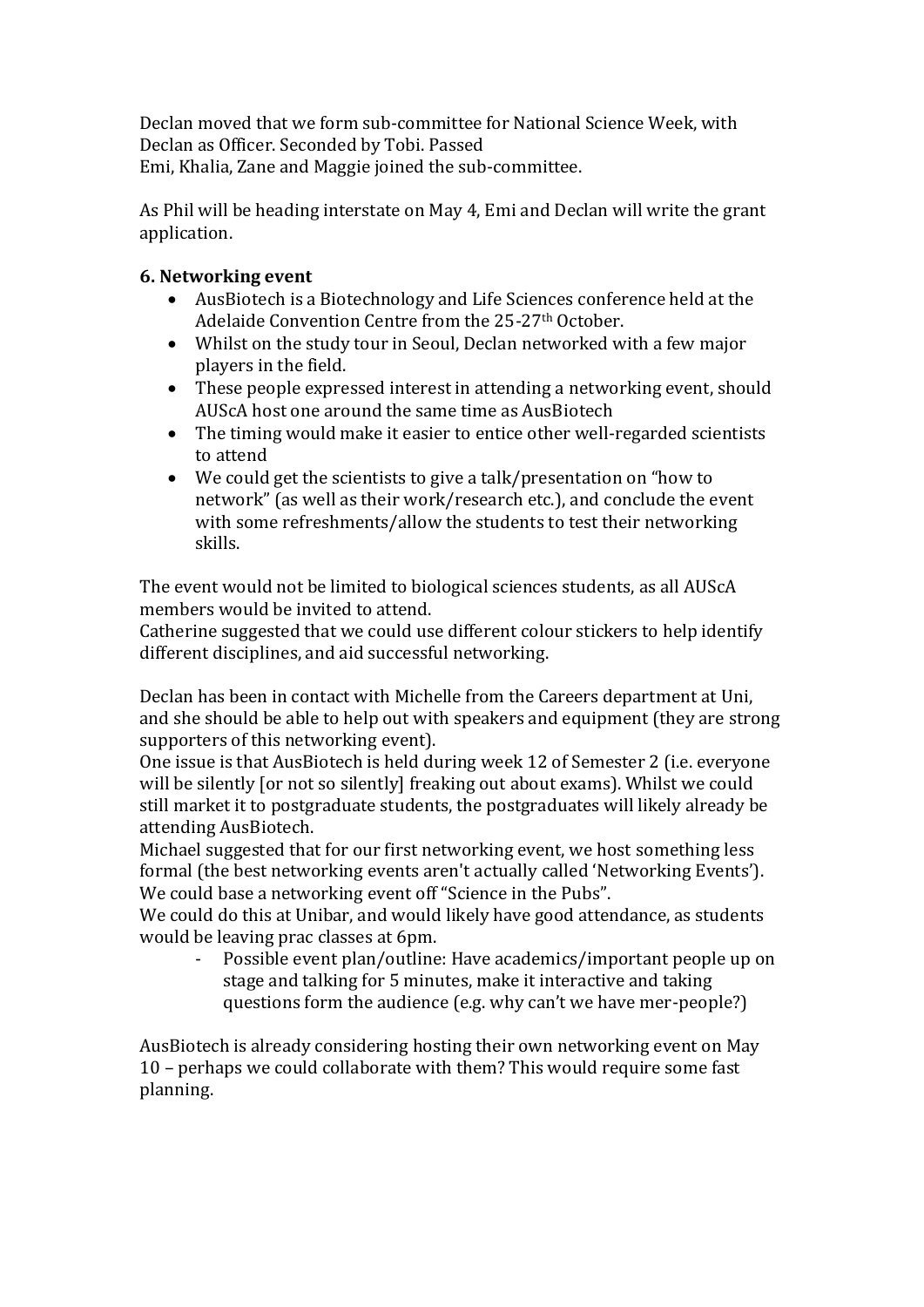Declan moved that a subcommittee be formed for 'Networking Events', with Khalia as officer and Michael as deputy. Seconded (rather confusingly) by Michael, closely by Maggie, Emi and Tobi. Passed.

## **7. Associate Committee Members**

- We have had volunteers helping at events recently (pub-crawl shirt distribution), were there any who have been standouts/noteworthy?
- What is worthy of a gratuity letter is it just helping for the allocated time, or volunteering for long hours, or coming earlier/staying later from their assigned shifts?
- One member who has helped generously at events is Dominick Hentschke, who has received a gratuity letter, and since then has gone above and beyond his duties (coming early/staying late at the pub crawl shirt distribution stall). We will be sending him an invitation to attend Committee meetings as an Associate Committee Member.
- Volunteers of note:
	- Arianne Thomas (Volunteered quite a bit of her time over both days of distribution)
	- Kelly Macdonald (Stayed almost an hour beyond her scheduled time)

Josh said that Joe Pritchard keeps emailing us about volunteering, but has only volunteered at the BBQ and only stayed for his time. He also helped us set up at the election with drinks etc.

How much is worth a gratuity letter? How high is the bar etc. Declan is opposed to considering volunteer experience from previous years – need to volunteer with this committee to gain recognition with this committee. (need to draw the line somewhere, can't favour people from 1990 etc.)

There was the suggestion of keeping a tab of 'hours volunteered', but this can be difficult to generalise (1 hour of work on a busy  $BBQ = / = 1$  hour of work on a quiet pub crawl shirt stand). Furthermore, we can't make it compulsory for people to stay outside their allocated times (some people will only elect to volunteer time that they know they have available).

In lieu of this, we will consider volunteers on a case by case basis – at each committee meeting, we will discuss individual volunteers (send names to Ellen/Maggie to put on the Agenda) from events and determine who is suitable for gratuity letters/associate positions. Those who are not eligible can still put 'volunteer work' on their resumes.

Emi moved that Arianne and Kelly get gratuity letters. Seconded by Tobi. Passed.

Dominick, Tamika and Danny have already received gratuity letters from the Semester 1 BBQ.

Dominick has also helped out excessively at shirt distribution, and also has suggested ideas for the committee (AUScA's)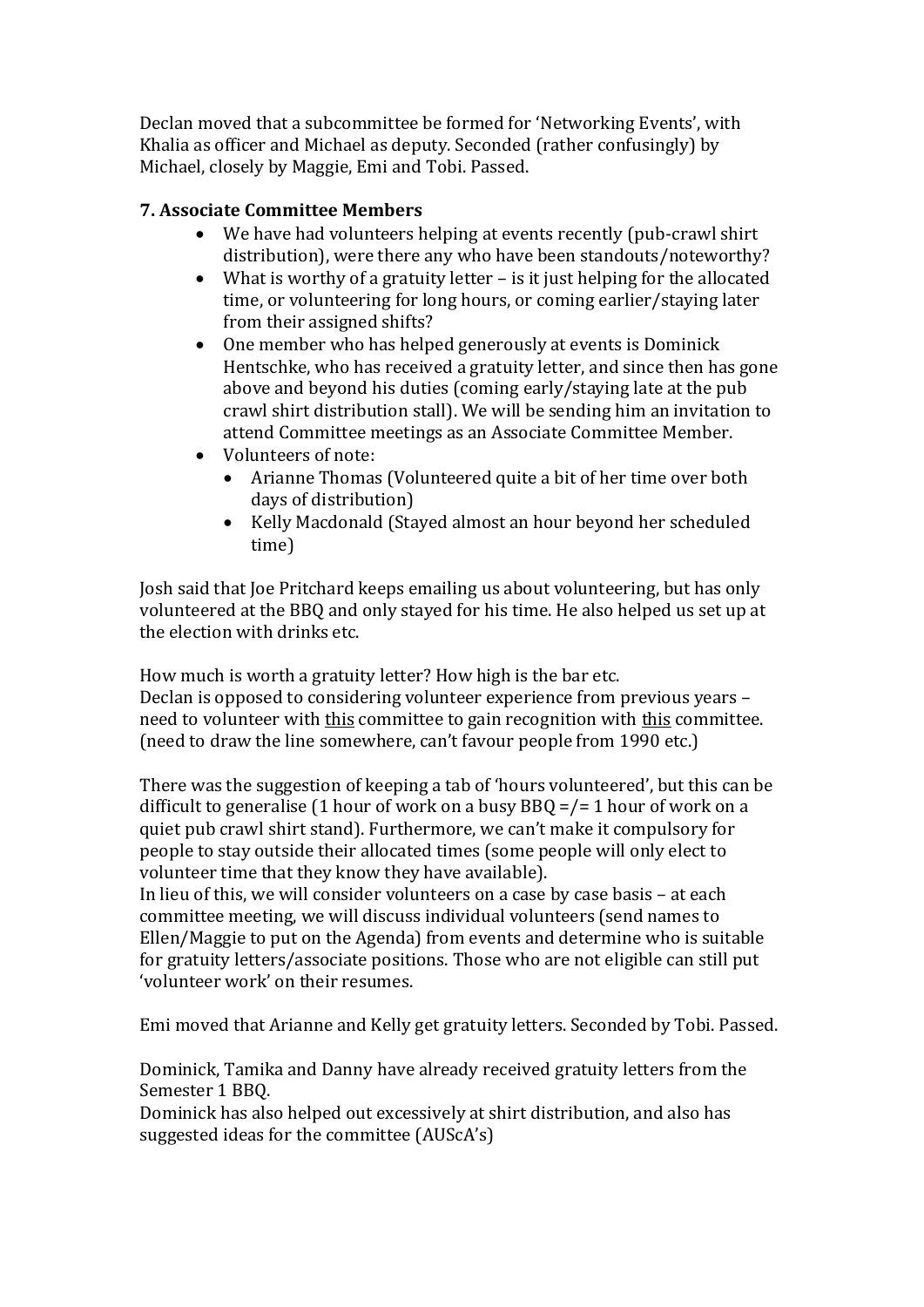The implementation of this system hopes to ensure that favouritism (particularly involving volunteers who are good friends with Committee members) does not influence the progression of volunteers to Associate Committee Members.

Declan moved that Dominick Hentshke be awarded an Associate Committee Member position. Seconded by Michael. Passed by unanimous vote.

Ellen suggested that we have a morning tea/lunch at the end of the year for everyone who has volunteered at our events, as it would show our appreciation. Emi suggested we give out thank yous/certificates. It was agreed upon favourably.

Meeting adjourned at 7:20.

### **-INTERMISSION-**

Meeting resumed at 7:30

Josh left during the intermission.

#### **8. Appointed roles**

- Still need to fill some appointed roles: Deputy Secretary, Deputy Treasurer, O.L.L.O and Sergeant at Arms.
- Deputy Secretary and Deputy Treasurer are priorities

Declan – "The executive can't have any appointed roles because it's dumb."

Tobi was nominated for the position of Deputy Treasurer. Tobi – "I might be good but also bad and not have enough time"

Michael – "Can we have a countdown between the time a Deputy Treasurer has been appointed and the time Phil resigns as Treasurer?"

Declan moved that Tobi be elected Deputy Treasurer. Seconded by Maggie. Passed.

Maggie was nominated for the position of Deputy Secretary. Declan moved that Maggie be elected Deputy Secretary. Seconded by Khalia. Passed.

Emi was nominated for the position of OLLO. Declan moved that Emi be elected as OLLO. Seconded by Khalia. Passed.

Upon mentioning Sergeant at Arms, Michael flexed his muscles for everyone. A Sergeant at Arms will be elected at a later meeting, for now Emi will have to fend for herself.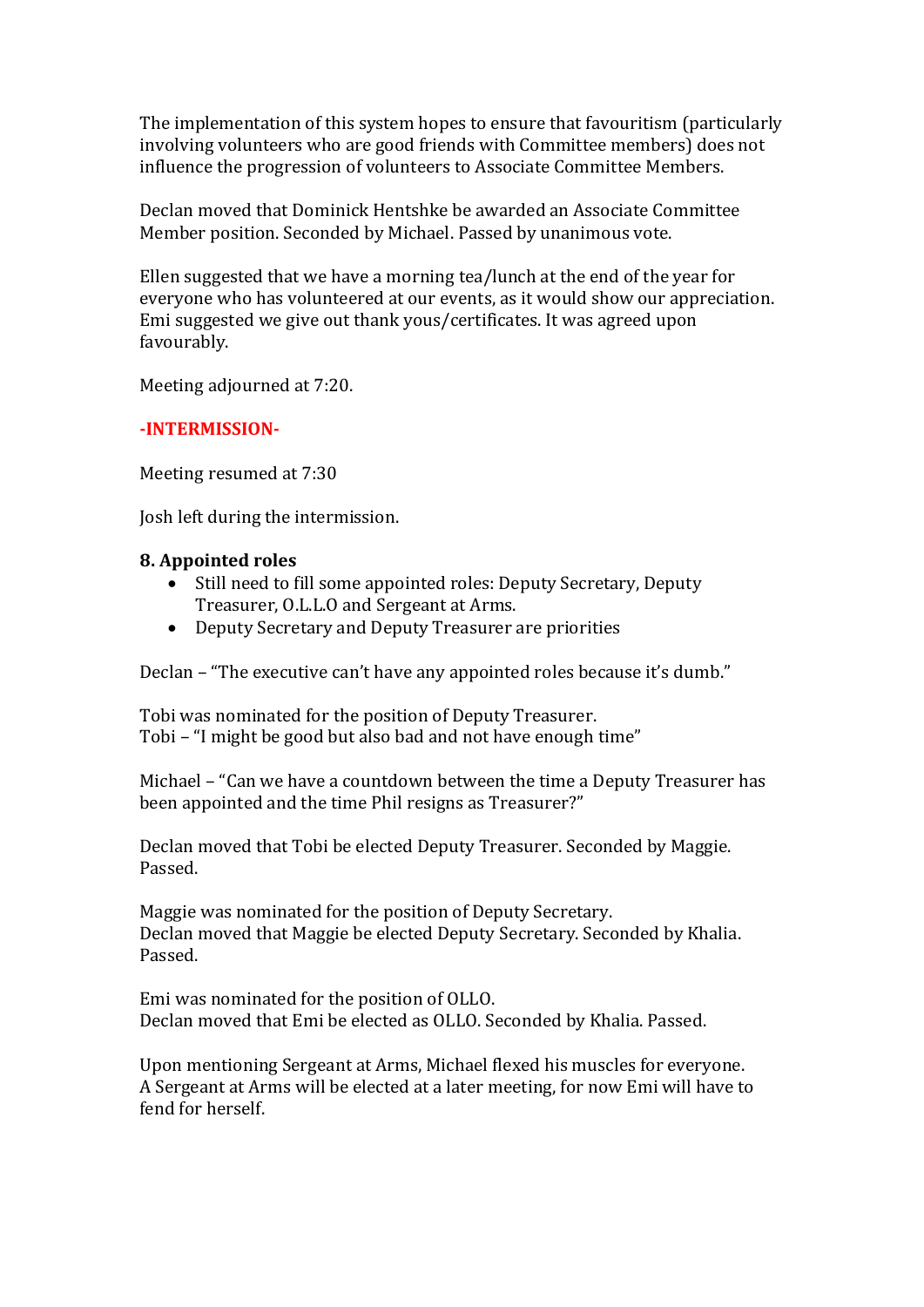## **9. Response to treasury enquiry made by Stuart De Poi at the AGM**

At the AGM, one of our members (Stuart De Poi) raised the issue of the unaccounted ~\$600. At present, we do not know exactly where this money is, or how it has been misplaced. This is a reasonable sum of money, and the matter must be addressed. There are three courses of action proposed to remedy this, of increasing severity:

- 1. Commission x to make a full report, describing what has happened, and how the situation can be avoided in future (unlikely to be a determination of blame, only a determination of cause, very future focused);
- **2. Commission x to conduct an audit of the situation (essentially determine what has happened, but not pointing the finger at any one individual, is more detached);**
- 3. Commission x to conduct a full investigation on the matter. This will (ideally) result in a definitive cause and person responsible.

Option 1 – would still ensure the money was not embezzled. Would still ensure that the cause is found.

Declan raised the issue that we need to avoid the appearance of investigating our friends or enemies. The person commissioned to conduct the investigation/report/audit is not to communicate their progress to anyone (other than their deputy) until it is completed.

Voting Option 1 - 4 Option 2 - 4 Option 3 - 1

Option 3 removed due to minority vote.

Re-vote Option 1 – 3 Option  $2 - 6$ 

Option 2 voted with majority. Option 2 will be taken.

In each case, x is an individual who will conduct the report/audit/investigation fully independently (save for an assistant, who is a separate person/not affiliated with those involved), and not bring any findings to the committee until it has been completed. There are three possible candidates for x:

- 1. X is an outsider/unknown to the committee and those involved (past president and past treasurers, Brittany Howell, Kimberley McLean and Michael Capoccia). This would avoid any possible bias (but we may have to pay for this person's services);
- 2. X is one of the new committee members, who has had no dealings with those involved in the event (likely Tobi);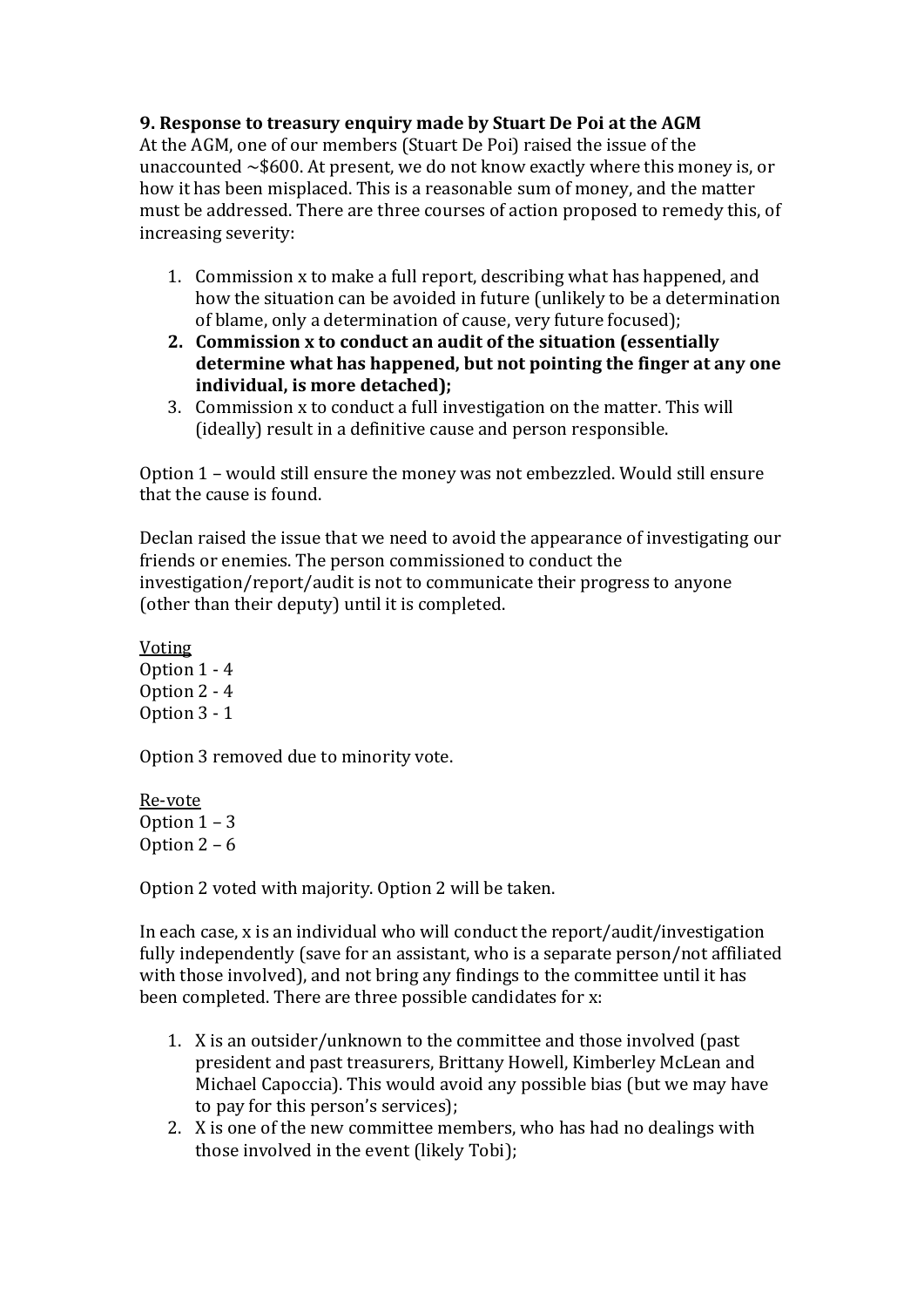### **3. X is the current treasurer, Phil Grace. Although he as spoken to those involved previously, it has only been in a professional manner.**

Michael left the room.

Prior to voting, Phil said that he would be happy to conduct the audit, as long as he had someone to help him.

The actions taken by x are done so at their discretion – they can take as long as necessary.

Of the new committee members, only Tobi is a realistic candidate (Maggie knows Kim, Zane and Catherine know Brittany). This would ensure minimal bias.

Voting Option 1 - 0 Option 2 - 0 Option 3 – 9

Option 3 voted in majority, option 3 was accepted. Phil is to conduct the audit, with Tobi as his accomplice.

Michael returned to the room.

Upon the submission of the full audit to the Committee, the Committee then needs to decide on the course of action, which will depend on the nature of the findings. In each case, Stuart De Poi will be notified of the outcome (to answer his question), but the possible outcomes are:

- 1. The result remains internal to the Committee (particularly if there could be legal questions etc.)
- 2. The result is publicly announced
- 3. The result is subtly announced (hidden somewhere on the website)

These final outcomes will not be decided upon at present, but rather once the report/audit/investigation has been completed and presented.

Declan is of the opinion that Stuart should be notified ASAP of the result in writing.

If the commissioned individual believes that a criminal act has occurred, we would seek the appropriate legal services.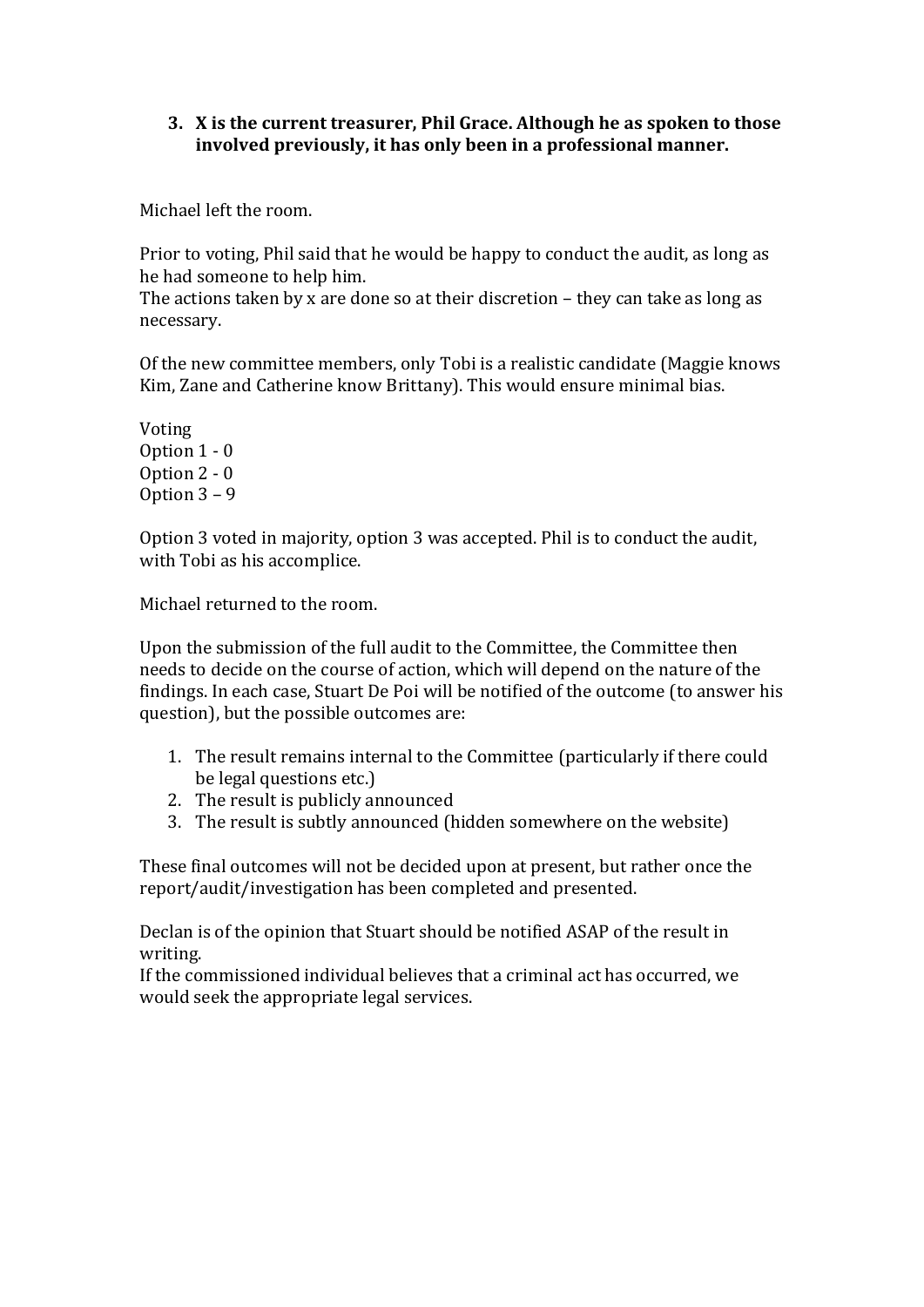# **10. Re-organisation of administration and implementation of Peer Mentoring**

- The proposal for the re-organisation of administration and implementation of Peer Mentoring, as prepared by Khalia and Michael.
- We have received some information of the allocated budget to the Senior Peer Mentors for 2017 (see proposal), and we believe we can conduct a similar program for 70% of the previous budget.
- We would like to discuss this proposal, and seek feedback.
- We will need to decide if we want to submit the proposal, and if so, how.

There are two suggested programs:

- Theme-based program, as per the attached proposal
	- o Students would be in the same group, except for talks (which would be interest-based)
- Rotation-based program
	- o Consists of a committee of 8, with 2 people running an activity for the same group each week (60 students per group).
	- o Still maintains the '4-point plan' ideal (4 activities)
	- o Activities likely to include quiz, scavenger hunt, lab tour, meeting a postgraduate student (mix of fun/official activities)
	- o Would mean that the lab tours could be organised over several weeks, rather than all at once.
	- o Would allow for the incorporation of ongoing feedback to improve activities.
	- o Might be difficult to manage (4 different activities running concurrently)
	- o Can we predict student attendance based on activity?

The elected sub-committee will be operating essentially independently/at armslength from the committee. Occasionally, an executive committee member will sit in on a meeting.

An important aspect to consider is student engagement and retention. Students are generally more engaged when the activities are fun, and retention is often positively associated with the distribution of free food. They also like activities that are relevant to them (i.e. don't have a non-biomed PhD student speak to a group of Biomed students…). Essentially, students need to be able to see the benefits of attending the sessions.

We are still awaiting feedback from the Faculty regarding this idea. We would like to approach the Faculty ASAP with our proposal, as they are currently receiving feedback for the 2017 Peer Mentoring Program.

As there is already a precedent for Senior Peer Mentors to be paid, and there is a lot of work outside of AUScA to be completed (with/for the Faculty), the topic of providing a stipend for the Officer and Deputy was addressed, resulting in essentially three different options:

- Pay all mentors
- Pay the officer and deputy
- Pay no one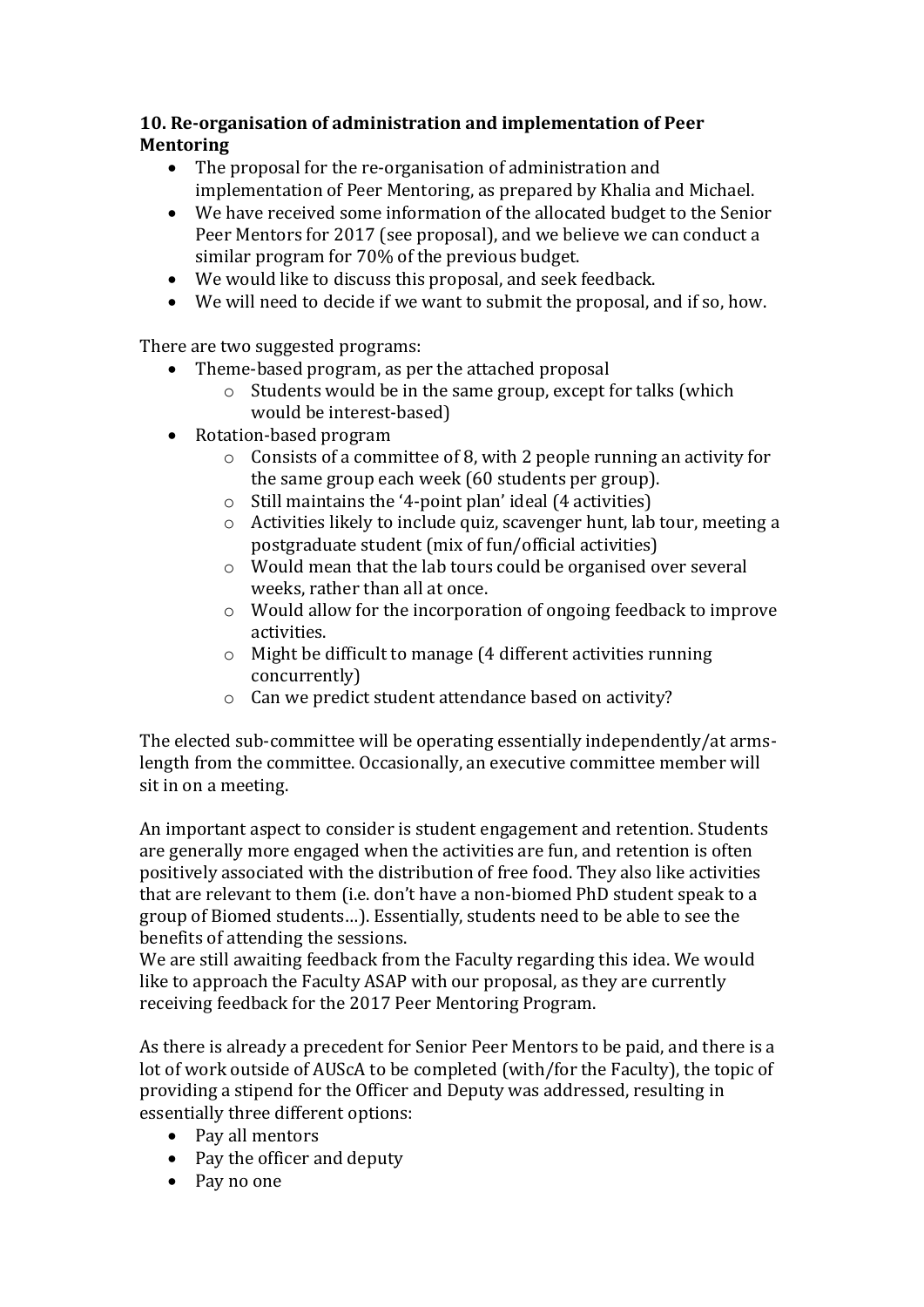There was debate over whether any stipend should be provided to any subcommittee members at all (considering fairness to all sub-committee members and distribution of workload), and the nature of this stipend will be discussed over Slack. Regardless, we will hold a general 'thank you' for the Peer Mentors themselves, likely as a morning tea, and likely a dinner for the sub-committee members.

We also discussed what benefits there were to AUScA by taking over Peer Mentoring (besides financial)

- It will increase our memberships (particularly if we can tie it in with the BBQ)
- Peer mentoring needs to be fixed to increase student engagement and experience, ultimately increasing member numbers
- It is a good opportunity for us to demonstrate our passion for student experience to the Faculty

Disadvantages to taking over Peer Mentoring:

- We want to remain separate form the Faculty (this should still be achievable if we play our cards right)
- Student retention is not our responsibility

In time, it is very likely that a sub-committee will be formed to manage Peer Mentoring. Due to the nature of Peer Mentoring, and the timeline, this subcommittee will remain standing/unchanged at AGM, and will change upon the conclusion of the Peer Mentoring program (rather than at the hand-over of committees)

Subcommittee – better to be standing/not changed at the AGM (will change at the conclusion of Peer mentoring, rather than the AGM)

Peer Mentoring will be discussed further over Slack and at the next meeting.

# **11. SPACED is back**

A small club has emerged, called the Adelaide University Space Society. It appears to be led by Jaimee Breuer, a first year student who was present at our AGM. The formation of this niche club seems to suggest that space science/astrophysics/physics students may feel under-represented by AUScA, which is a prominent issue, particularly if it causes us to lose members. As their Inaugural General Meeting is to be held at the same time as our Committee meeting, the Executive committee will have already commenced outreach to them. We want to see if this is the reason for their formation, and if they would like to work with AUScA to make space science/astrophysics/physics students feel more included.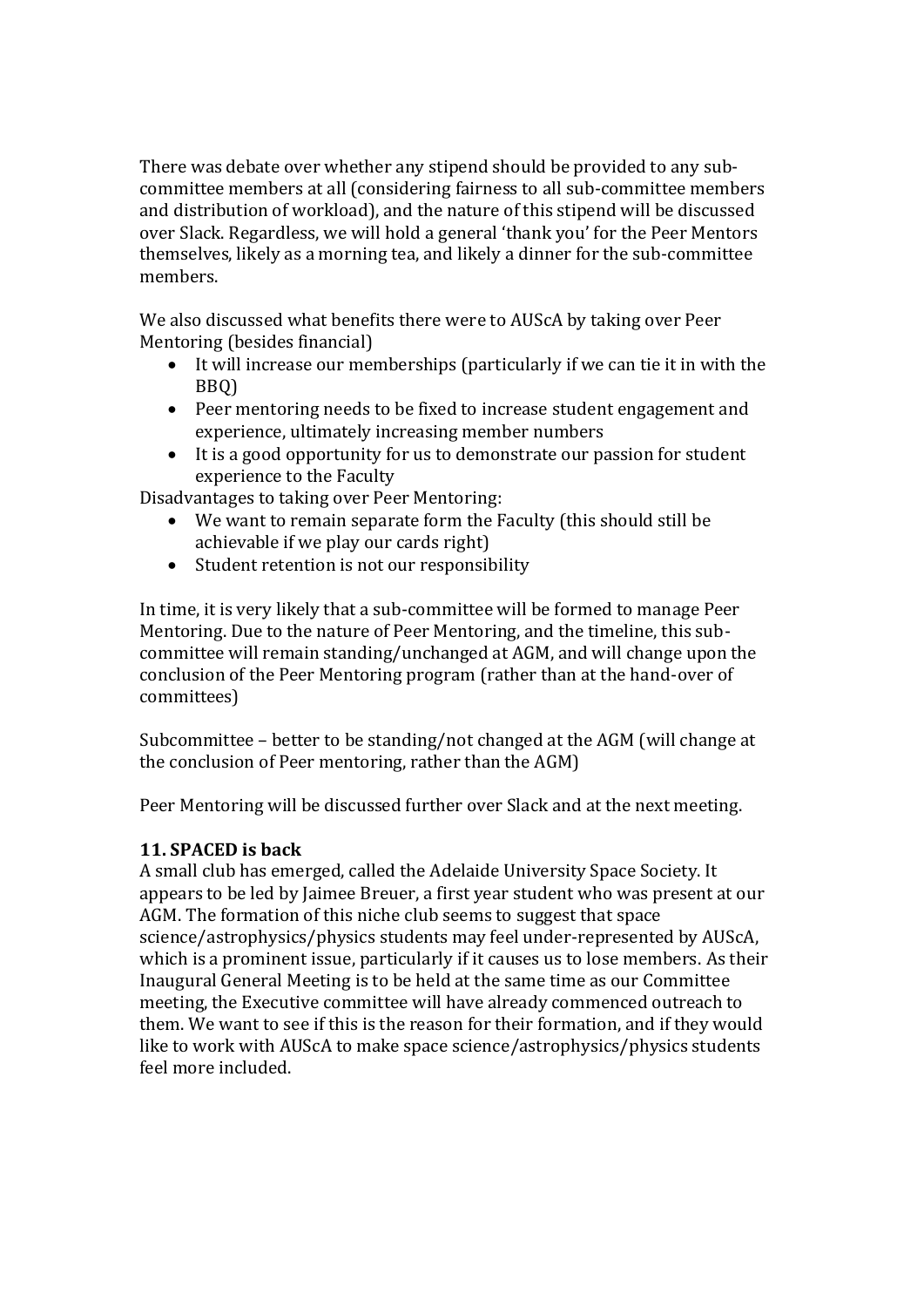# **12. Mass email distribution to members**

We would like to introduce a formal policy, regarding all mass emails being sent to members. To ensure everyone is on the same page, we propose that either another CoCo, or another Executive committee member checks all emails.

If a member of the Executive/CoCos want to send an email, they need to confirm this with another member of the Executive/CoCo to double check.

Can reply to FB messages as needed, look to see if similar questions have been asked and answer in a similar manner.

No objection to this policy, it was passed.

# **13. Intellectual property ownership of First Year Magazine cover art**

We commissioned a Graphic Designer, Erin Abell, to create the cover art (hexagon picture) for our First Year Magazine. She has offered to sell us the Intellectual Property for the design, for \$300. We need to decide if this is something we are interested in purchasing.

The pricing is at industry standard (triple the cost of the licence). However, the copyright will expire in 50 years.

It is likely that the cover art will change for next year, so we won't need the IP.

Declan moved that we purchase the IP. It was not seconded. Motion not passed.

# **14. Questions without notice**

Moral's Officer's report of this meeting:

- The Seconds tally is adding up and a running record is in order (Maggie and Emi are tied)
- Ellen is awarded points (in whatever form) for bringing in Tiny Teddies
- During intermission: A certain member of the committee said they wanted to be naked at 1am on a community balcony at the student accommodation at Hindley, the idea that if another member of the committee was going to do it they would require a phallus hat (and tip it to everyone passed on the way to the balcony).
- The confirmation of body shots at the next pubcrawl "We'll do it live"
- A meeting at Unibar was discussed
- We established that we didn't know when the 5th of May was, nor the plural of media
- Declan "Don't minute that"
- Audit booze donation fund

Meeting adjourned at 8:59pm (holy moly that was a long one).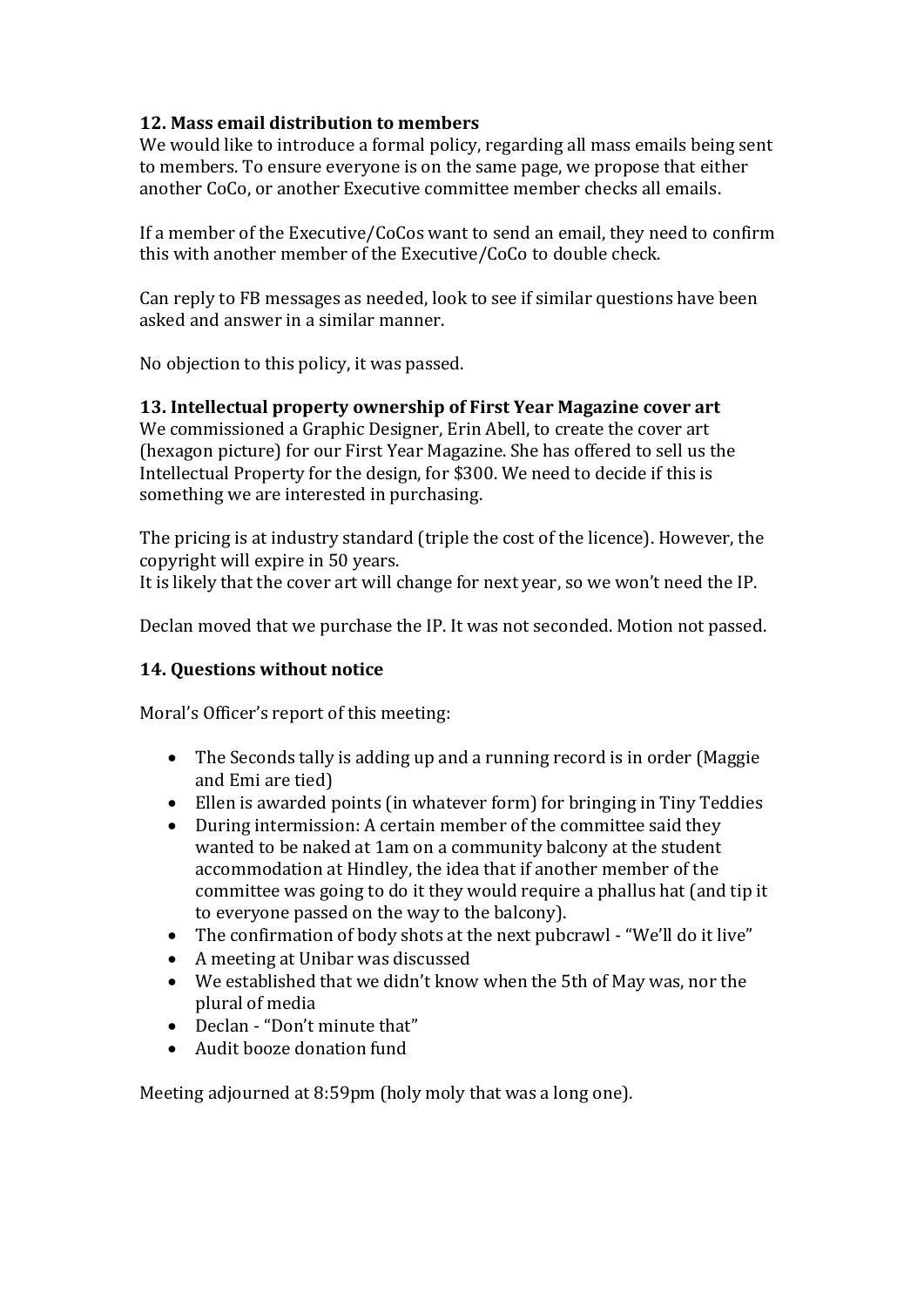## **5. National Science Week – Project Summary**

Nat Science Week - Battle of the Sciences - community event

Event Summary: A three way debate between teams 3 teams (Biol, Chem, Phys) made up of Prominent Scientists in each of those fields. With the topic 'Why is your team's discipline the most important for moving humanity forward?'. The Audience will be made up of prominent invited figures, school groups, university students, and members of the interested public. May also be possible to stream online via Science TV or Facebook to reach a wider audience. Ultimately the purpose is to show the vibrant diverse competitive nature of science, and to help shirk off the vision of Science as dull slow unchanging and all about memorising lists of facts.

Location: Scott Theatre (capacity?)

When: in order to get school groups would have to be held during the day, this does make getting the general public harder though, maybe lunch time. Thursdays are always good for events, but Wednesdays will clash less.  $Mh_0$ .

| VV IIU.           |                        |                     |                   |
|-------------------|------------------------|---------------------|-------------------|
| Hosts             | Biol                   | Chem                | Phys              |
| MC: Declan P-B    | Leanna Reid (chief     | Tara Pukala         | Someone from      |
|                   | Scientist SA)          |                     | IPAS?             |
| Adj: someone from | Pres of Med or         | prominent student   | Person Emi is     |
| debating (VP:E    | <b>Health Sciences</b> | Under or postgrad,  | talking to        |
| Cameron Richards) | depending on           | Maybe Emi           |                   |
|                   | availability           | (President of YSA)  |                   |
| Adj: Bob Hill     | Prof. Alan Cooper      | Dr. Drew Evans or   | Prof. Hans Bachor |
|                   |                        | Prof. Jamie Quinton |                   |

Logistics for attendance (audience): If free use event Brite, reserved seating for school groups and VIPs, use event Brite to organise numbers ensure appropriate seating (also allows us to know if attendance will be too low to move ahead) Logistics for attendance (speakers): insufficient funding to fly in peoplefrom outside Australia, must be in Aus or able to self fund. Each team should have a dedicated liaison (also provides good networking opportunity for said liason) for Biol, Khalia; for Chem, Ellen; for Physics, Phil.

Presentation: Themed table decoration. For Biol: flowers, skulls. For Chem: beakers with colourful stuff. For Physics, I dunno lasers?

Timing: 5 minute speeches (total 45mins), 5 minute intro, 5 minute judging, 5 minute outro.

Total event time 1 hour.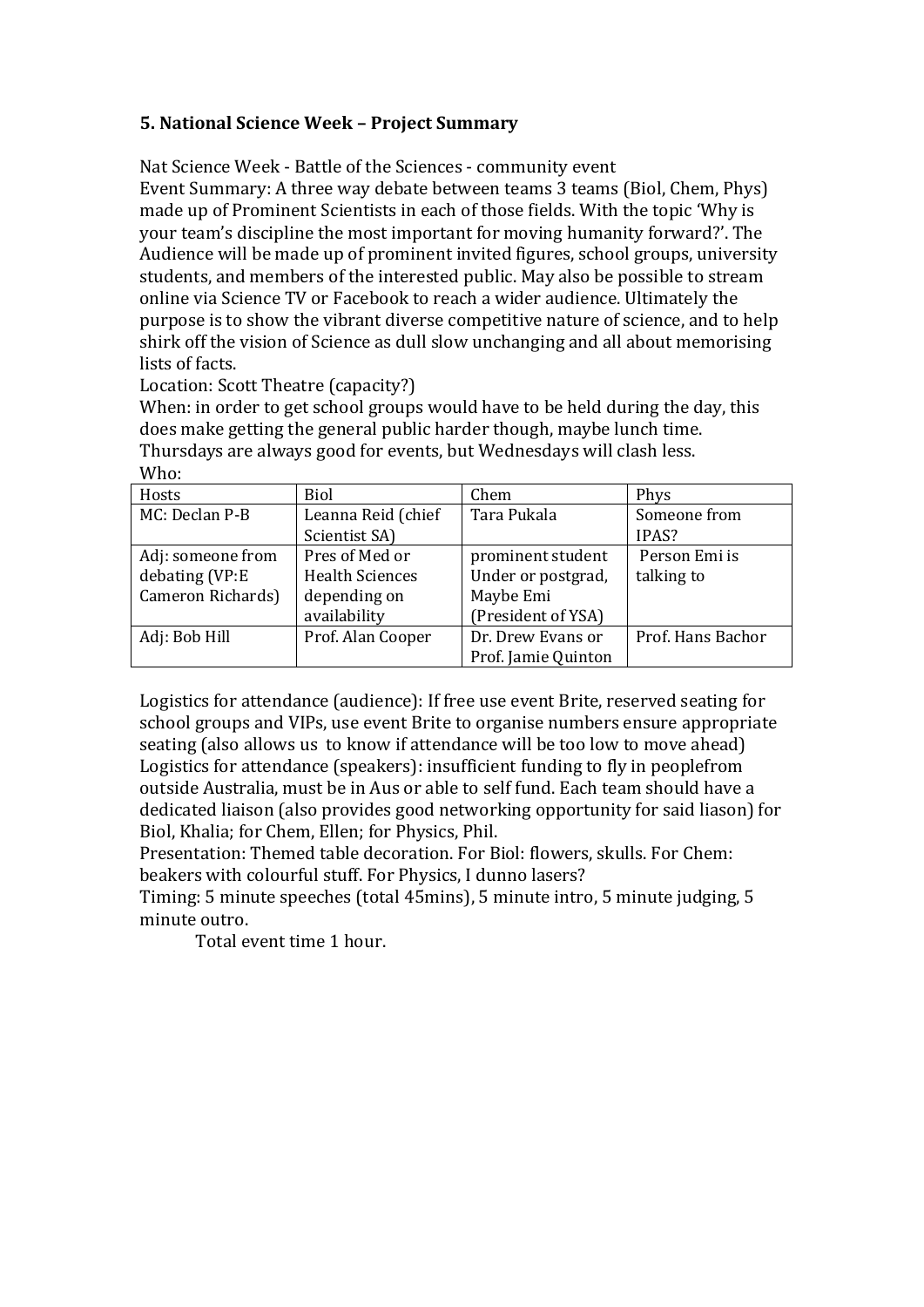Budget: total budget Max 2,500.

Funds cannot be used for catering. Prizes: Judges prize nice wine and Trophy, people's choice prize, consolation prize approx. \$500 Advertising: Banners, posters etc, Facebook, signage, public stuff (could be good chance to get more AUScA advertising stuff) >\$750 Equipment: Nice tables, tables cloths Mic (rent from Scott theatre) Table decorations No Idea a few hundred though probably (for vague planning lets say \$350) Transport cost compensation: for guests, Approx. \$100 Misc: there will be other stuff \$100 Total: \$1750 Ask for 2,000 (not exactly, make the number seem really exact but factor in profit

across board)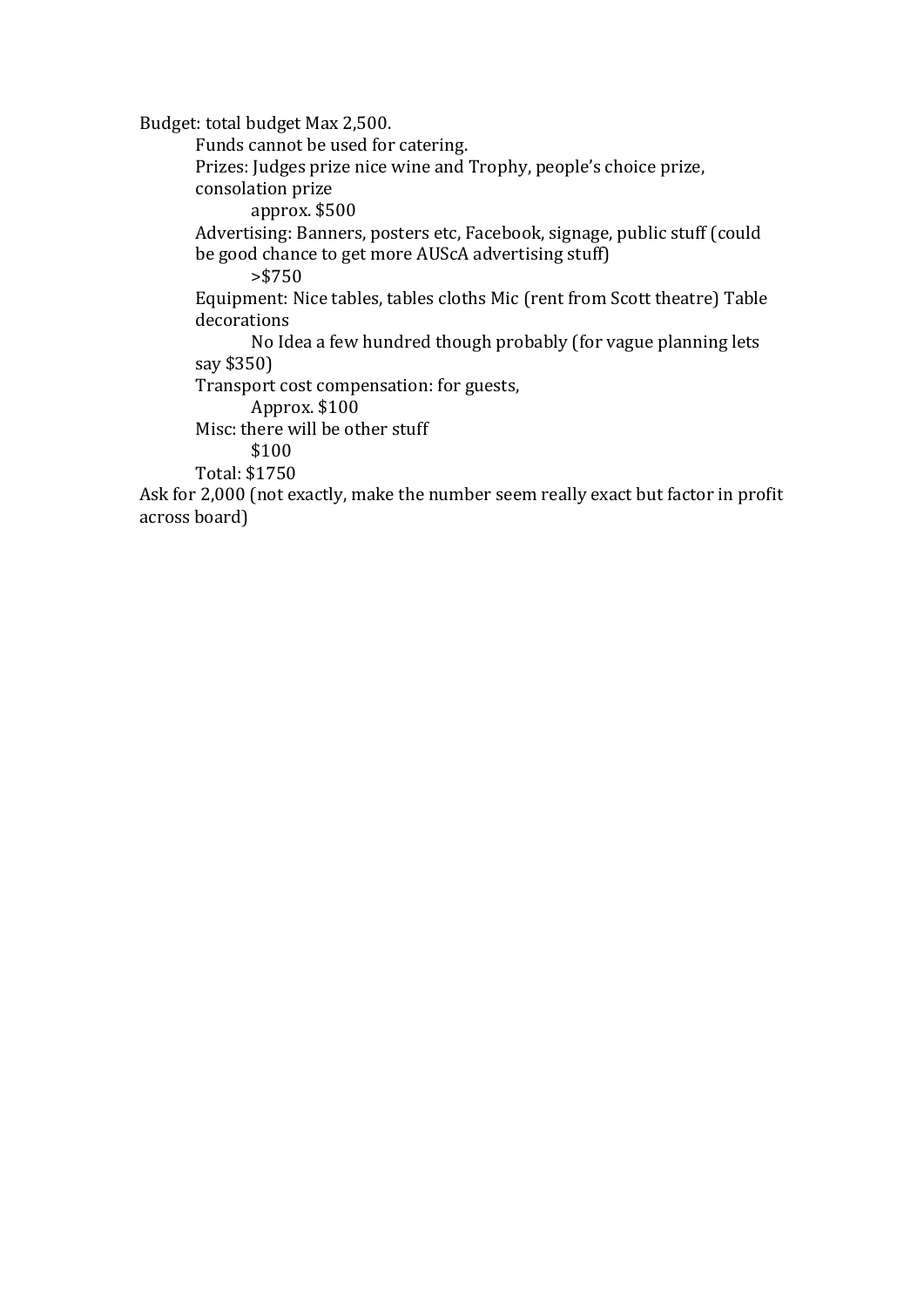### **A Re-coordination of the Organisation and Implementation of Peer Mentoring**

### **Project Summary**

The Sciences Association has become aware of a general dissatisfaction with the Peer Mentoring program among the first year cohort and a number of volunteer peer mentors. The concerns have centered on the relevancy of the activities that were run, as well as the overall level of organisation and communication. Specifically, some students mentioned that they felt their time was being wasted, or that the Faculty was trying to make things more difficult for them by making them participate in sessions that didn't cater to their needs. There were also concerns about the inconsistency in quality of activities conducted by different groups.

Herein is proposed a re-structured program, to be centrally coordinated by the Adelaide University Sciences Association, in collaboration with the Faculty of Science.

The main goal of this project is to build upon the foundation already in place, and to revise costs in a manner that only an organisation exempt from an enterprise bargaining agreement can, ultimately decreasing the financial outlay by the Faculty of Science.

To address the general dissatisfaction with the program in its current format, a reformed organisational structure is proposed. This will consist of a small, focused committee, led by a relevantly qualified student, and a deputy as per AUScA's standard constitutional structure. This will streamline the organisation of the program, and introduce a clear hierarchical structure for ideas to flow through. The composition and role of this committee, as well as their timeline for execution, is detailed herein.

To increase the relevancy of the program to First Year students, a theme-based program is provided, to be run over the first four weeks of Semester 1. The details of the theme-based program are outlined in the relevant section. Providing a specific program for the volunteer peer mentors to follow will increase consistency among the activities that each small group undertakes. However, peer mentors are free to customize weekly activities for their group if they wish.

The AUScA committee is able to devolve its power to a sub-committee. It is proposed that a sub-committee be formed separate from the AUScA governing council, provided with the preparatory schedule and program outlined in this proposal, and monitored by the governing council. The sub-committee will determine logistical details as well as adapt the program for changing needs, but will be guided for the most part by the details outlined in this proposal, or any agreement to follow.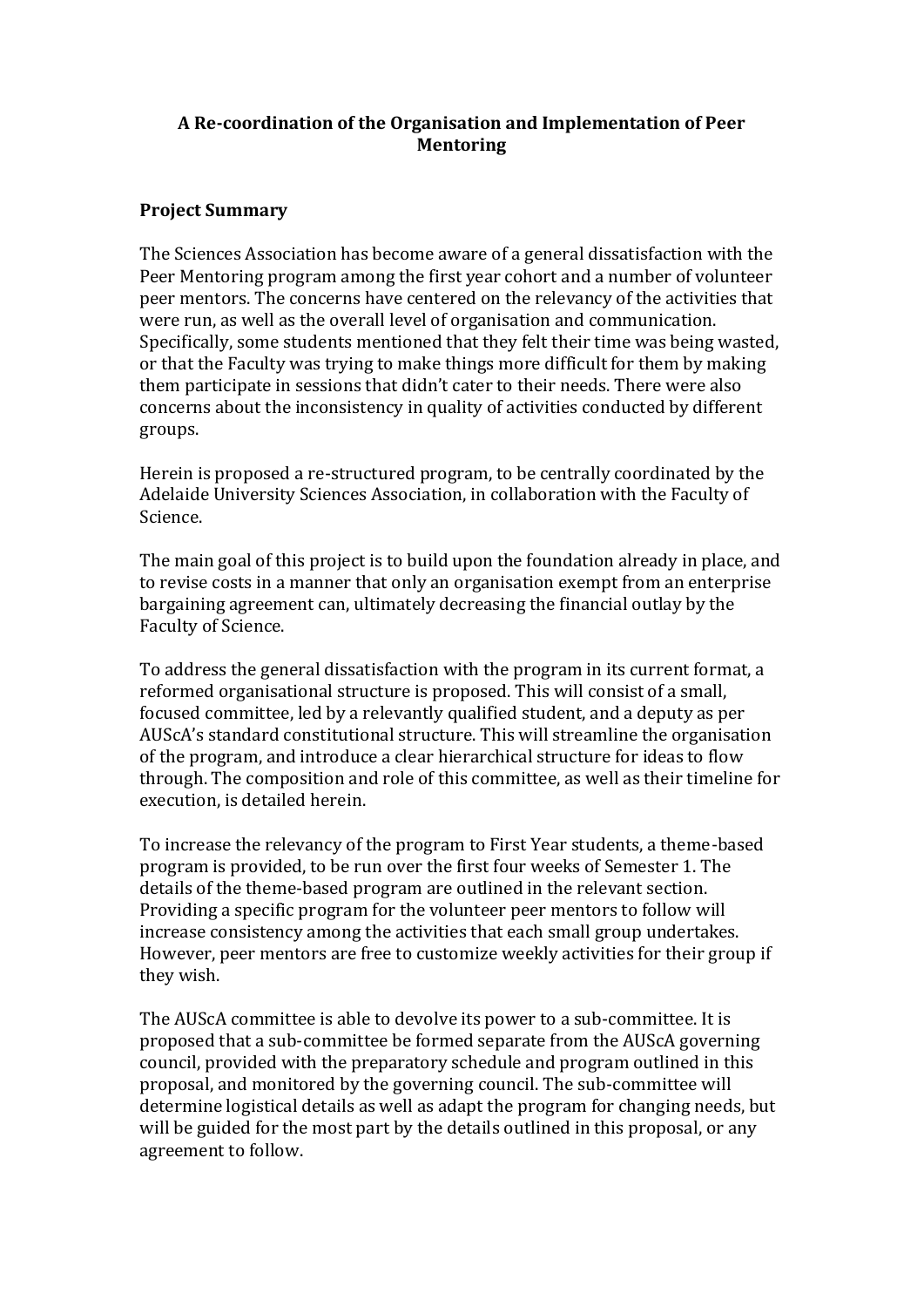The goals we aim to achieve with this reformed program are as follows:

- Reduce the overall program cost to the Faculty of Science.
- Increase the relevancy of the Peer Mentoring program to First Year Science students.
- Achieve better student engagement with the program.
- Increase the general organisation of the program.

### **Project Methodology**

To fully execute this program, a stepwise approach will be taken.

- 1. An AUScA sub-committee will be formed, comprised of willing volunteers.
- 2. The sub-committee will use the schedule, budget, and theme-based program (see appendix) provided by AUScA to develop the Peer Mentoring program.
- 3. The sub-committee will hold regular meetings, which may be attended *exofficio* by the AUScA executive members.
- 4. The Peer Mentoring program will take place over the O'week to Week 4 period.

A timeline can be seen on the following page.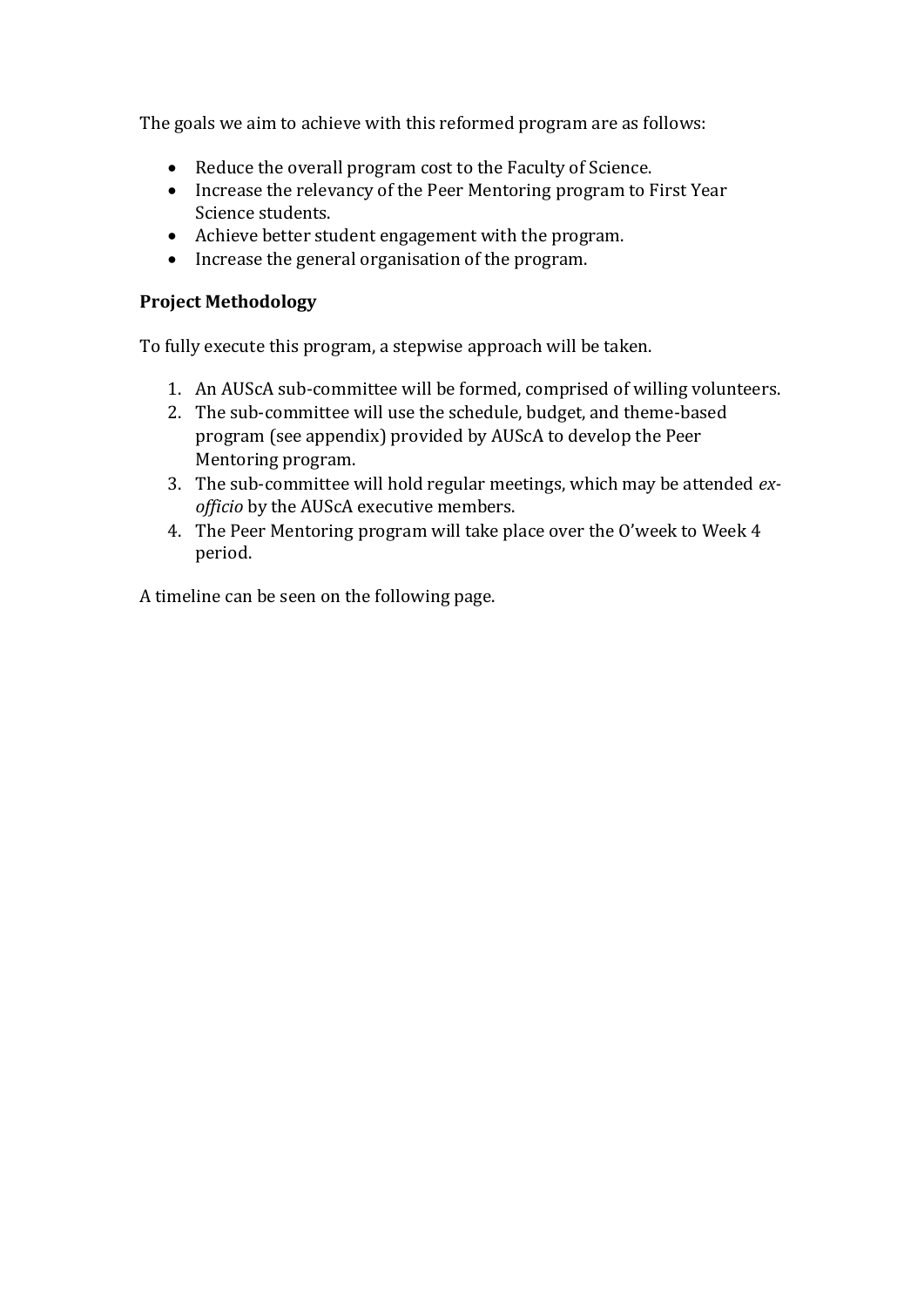# **Timeline**

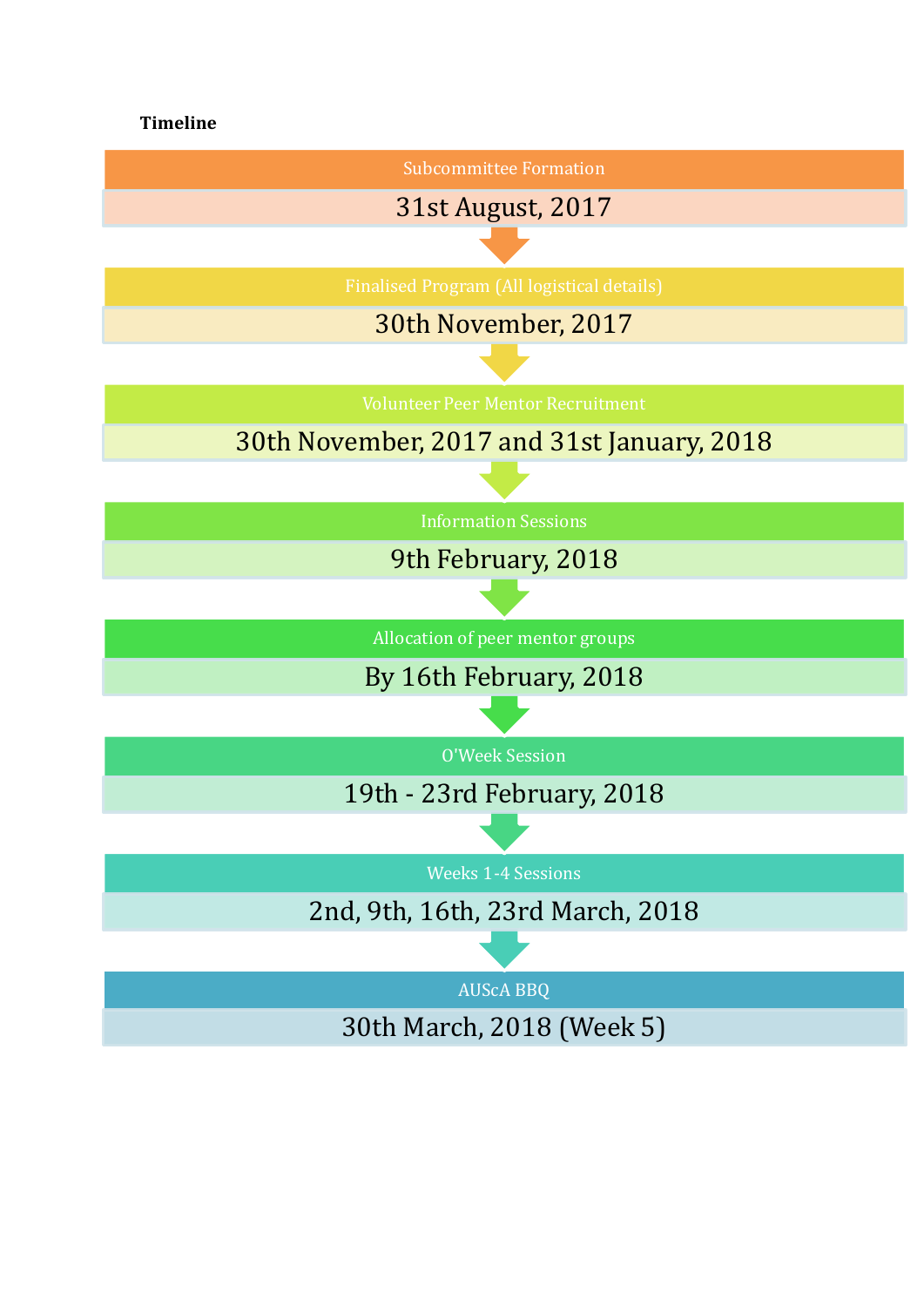#### **Peer Mentoring Program Proposed Budget**

|                                           | Projected |
|-------------------------------------------|-----------|
| <b>Event Equipment</b>                    | Cost      |
| Food and Drinks \$10/group per week       | 2400.00   |
| Stationary \$25/group                     | 1500.00   |
| Run sheets/other printing                 | 100.00    |
| <b>Orientation Packet</b>                 |           |
| Peer Mentoring Program Booklet            | 900.00    |
| <b>Bags</b>                               | 1000.00   |
| <b>Sub-committee Stipend</b>              |           |
| \$200 for Officer, \$100 for Deputy       | 300.00    |
| <b>Awards and Gifts</b>                   |           |
| <b>Volunteer Peer Mentor Certificates</b> | 24.00     |
| Gifts for Lab Heads (Tours)               | 300.00    |
| Thank-you dinner for sub-committee        | 300.00    |
| <b>Total</b>                              | 6824.00   |

For the purposes of this proposal, it has been estimated that 900 students will be involved in the program, and separated into 60 groups of 15.

#### **Event Equipment**

Each peer mentoring group will be given a total of \$40 over the entire program to pay for food or drinks for their students. They will also be provided with a one-off sum of \$25.00 to pay for notepads, pens, and other stationary that may be involved in their activities.

Every volunteer peer mentor will be provided with a run sheet to describe exactly how each weekly event could run. This will be provided in an information session.

### **Orientation Packet**

Every student will be given a Program Booklet which describes every weekly activity they will be participating in, the location of each event, and all other logistical details. It will include all critical information regarding the program. It has been estimated that one of these booklets will cost \$1.00 to print. The orientation packet will also include a copy of AUScA's First Year Magazine, which is funded separately, and any other small items thought to be of benefit to the first year students. These will be provided to the students in bags, which are estimated to cost slightly over \$1.00 each.

#### **Sub-committee Stipend**

The sub-committee officer will be provided with a \$200.00 stipend for their work, and their deputy will be provided with a \$100.00 stipend. AUScA is not bound by an enterprise bargaining agreement, and as such is able to provide volunteer stipends of whatever amount is deemed appropriate.

### **Awards and Gifts**

Every volunteer peer mentor will be presented with a certificate of appreciation, which are expected to cost approximately \$0.40 each.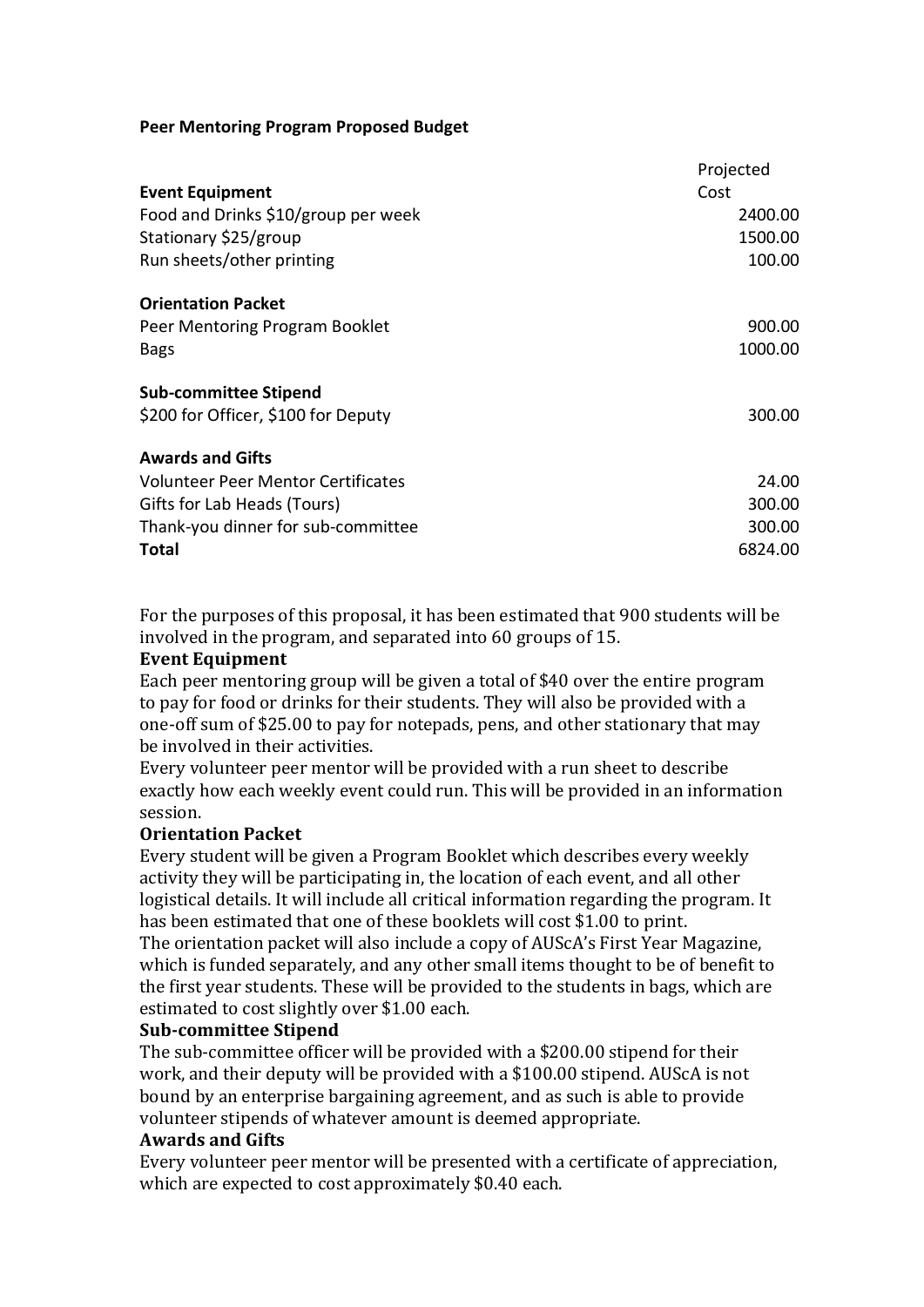\$300.00 has been allocated to purchase gifts to thank the laboratory heads for allowing the first year students to take short tours of their workspaces. To thank the rest of the sub-committee for their efforts, a dinner will be organised and paid for. \$300.00 has been allocated for this, and the subcommittee is expected to be comprised of seven people.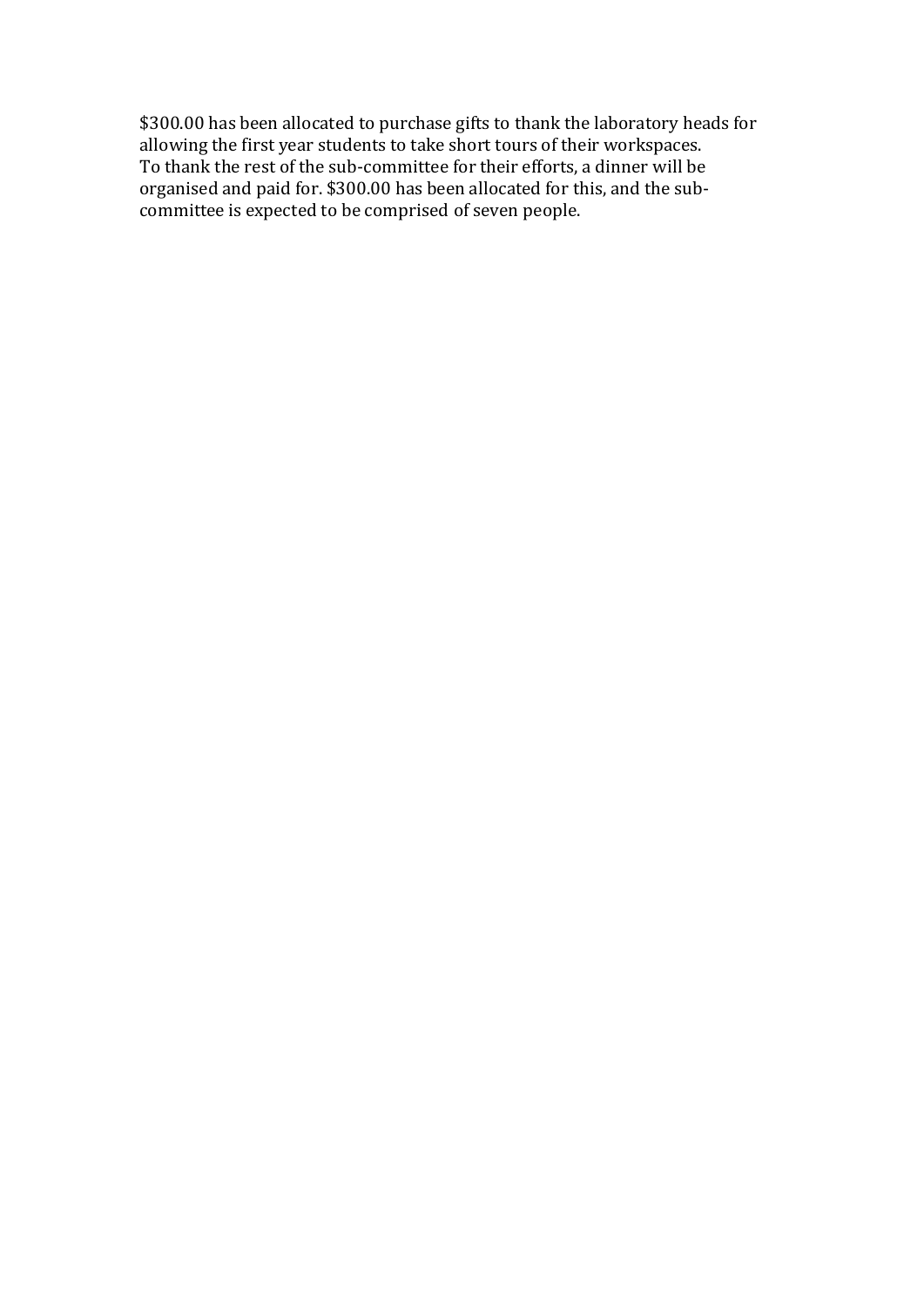### **Theme-based Program**

| 0'week | Initial introduction. Exploring the Campus. Coordinate with AUScA and                                                                            |
|--------|--------------------------------------------------------------------------------------------------------------------------------------------------|
|        | Faculty activities.                                                                                                                              |
| Week 1 | <b>Settling in.</b> Making friends, fun and casual team building things, Q&A                                                                     |
|        | with their peer mentors.                                                                                                                         |
| Week 2 | Academic services. General academic information: GPA info, academic<br>services, PASS. Let the students know what is available to help them. I'm |
|        | sure they've heard it all before, but hearing how to actually make use of                                                                        |
|        | it from their peers would be helpful. Combine this with postgrad                                                                                 |
|        | speakers talking about their experiences.                                                                                                        |
| Week 3 | <b>Study organisation.</b> Keeping up with lectures, how to organise yourself.                                                                   |
|        | A workshop about keeping up with lectures and staying on top of work.                                                                            |
|        | Strategies for studying for lecture tests.                                                                                                       |
| Week 4 | Future opportunities. Lab tours/career activities. To remind the                                                                                 |
|        | students of why they decided to come to uni in the first place, and what                                                                         |
|        | they'll be able to do in 2 <sup>nd</sup> /3 <sup>rd</sup> year, so long as they stick with it.                                                   |
| Week 5 | BBQ. Free for mentors, first year students and postgraduate speakers. As                                                                         |
|        | well as standard free for AUScA members.                                                                                                         |

Week 1. Settling in.

Separated into peer mentor groups. Every group does the same thing this week. This can be the preliminary session, letting the students know what is going on and what is planned for the next sessions. Can also do a few fun activities designed to familiarise the students with the campus.

Things to be organised by the sub-committee:

- Locations for each small session
- $\bullet$  Actual activities  $+$  the cost
- Run sheet for peer mentors

Week 2. Academic services and postgrad talks

Separated into interest groups. Assign them at least 2 postgraduates to give a short talk about their Uni experience, what they struggled with, what they most enjoyed about uni, their current research and how they got there (etc). Also include information about all the academic services in an informal and genuinely helpful way. Not just 'these things exist', but 'this is how you use these services, here's what is actually helpful about them.'

Things to be organised by the sub-committee:

- Formation of interest groups (or degree groups)
- Location of each session (will have to be a relatively large venue)
- Contact, brief, and confirm postgrad speakers for each session
- Ensure that they can get CaRST credit
- Which academic services will the peer mentors be briefed on?
- Run sheet for peer mentors

Week 3. Study organisation workshop